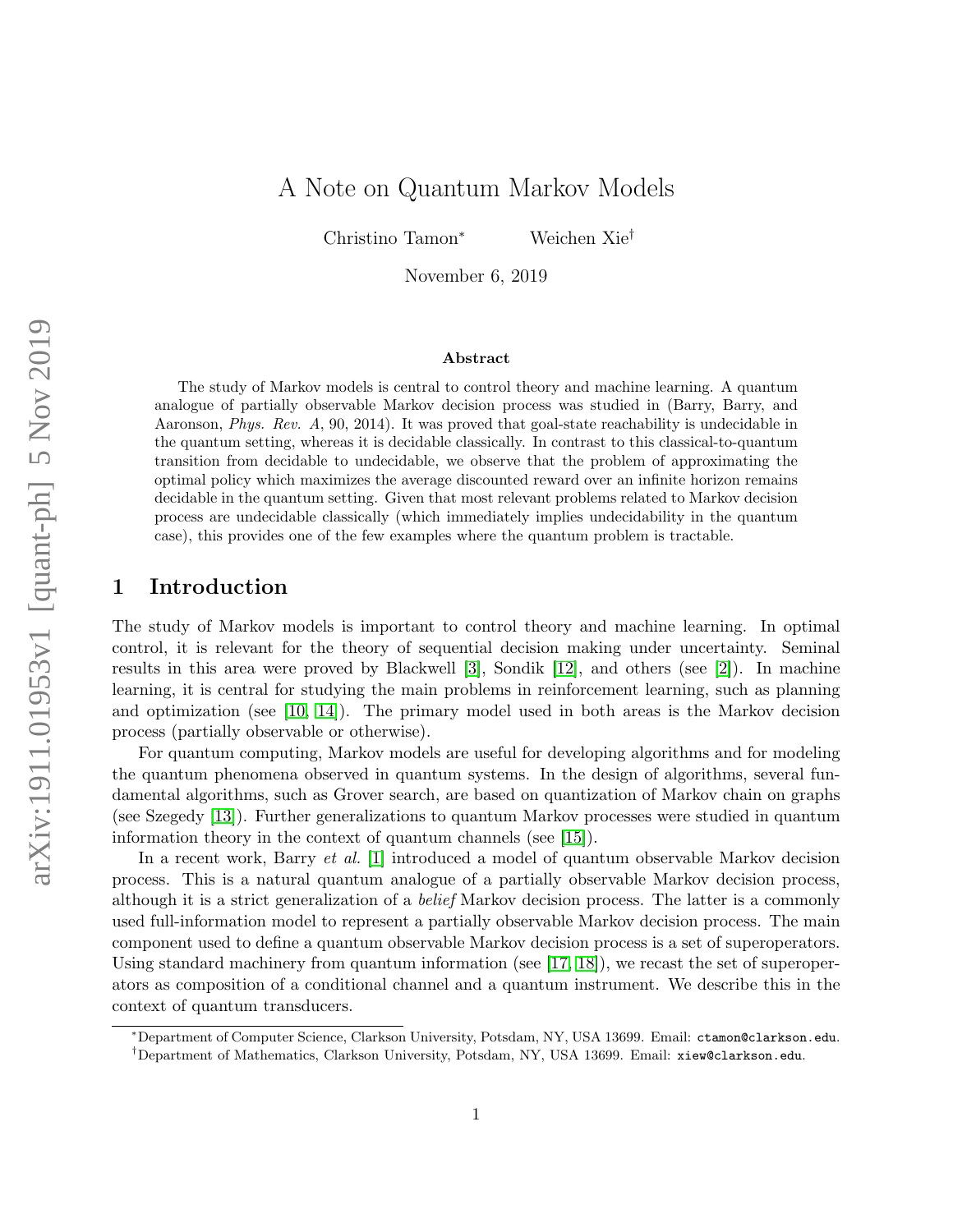| Problem                      | Classical                          | Quantum                       |
|------------------------------|------------------------------------|-------------------------------|
| Reachability                 | no (Madani <i>et al.</i> [7])      | no                            |
| Perfect Reachability         | yes (folklore)                     | no (Barry <i>et al.</i> [1])  |
| Non-Occurrence               | $no$ (Proposition 5.4)             | no                            |
| Perfect Non-Occurrence       | yes (Eisert et al. $[5]$ )         | no (Eisert <i>et al.</i> [5]) |
| Policy-Existence             | no (Madani <i>et al.</i> [7])      | no                            |
| Approximate Policy-Existence | yes (Blackwell, Sondik $[3, 12]$ ) | <i>yes</i> (Theorem $6.8$ )   |

<span id="page-1-0"></span>Figure 1: (Un)Decidabilities of some problems related to partially or quantum observable Markov decision process. The yes/no entries indicate whether the problem is decidable or not.

A finite transducer is a finite automata with output (see  $[6]$ ). There are two standard models for transducers: the Moore machine and the Mealy machine. In the former model, the output is generated from the current state, while in the second model, the output is generated based on the action taken from the current state. Following in this classical vein, we describe models for quantum Moore and quantum Mealy machines, and we prove that they are equivalent. The proof of this equivalence relies on the decoupling of a superoperator into the composition of a conditional channel and a quantum instrument. In earlier works, Wiesner et al. [\[16\]](#page-15-5) and Monras et al. [\[8\]](#page-14-8) had also studied quantum transducers but in the context of stochastic generators.

In [\[1\]](#page-14-4), Barry *et al.* studied the goal-state perfect reachability problem (also called planning) for quantum observable Markov decision process. Here, the objective is to find a sequence of actions which will evolve the system from the initial state to a given target state, with probability one. Their main result is that this perfect planning problem is undecidable in the quantum setting, whereas the classical version is known to be decidable.

Madani et al. [\[7\]](#page-14-5) proved that most classical problems related to partially observable Markov decision process, such as planning and optimization, are undecidable. Since the quantum problems are generalizations of the classical ones, this immediately implies that the quantum problems are also undecidable. The list of these problems do not include the above perfect planning problem. So, Barry *et al.* [\[1\]](#page-14-4) shows an interesting classical-to-quantum transition from decidable to undecidable. A similar phenomenon occurs for the perfect non-occurrence problem where we ask if there is an output sequence that will never be observed. This problem is decidable in the classical setting, but its quantum version (called the quantum measurement occurrence problem) was proved undecidable by Eisert et al. [\[5\]](#page-14-6).

The policy existence problem in an infinite horizon that are proved undecidable by Madani et al. [\[7\]](#page-14-5) include the problems under the total reward, average reward, and discounted reward criteria. For approximating the optimal policy, the problems under the total and average reward criteria remain undecidable, but the problem under the discounted criteria is decidable. We focus on this latter problem and observe that the quantum analogue is still decidable. This is obtained by revisiting the work of Blackwell [\[3\]](#page-14-0) on Markov decision process over Borel spaces. We also adapt some observations of Sondik [\[12\]](#page-14-1) on the compact representation of the optimal policy to the quantum setting.

We summarize the complexities of the problems related to Markov decision process in Figure [1.](#page-1-0)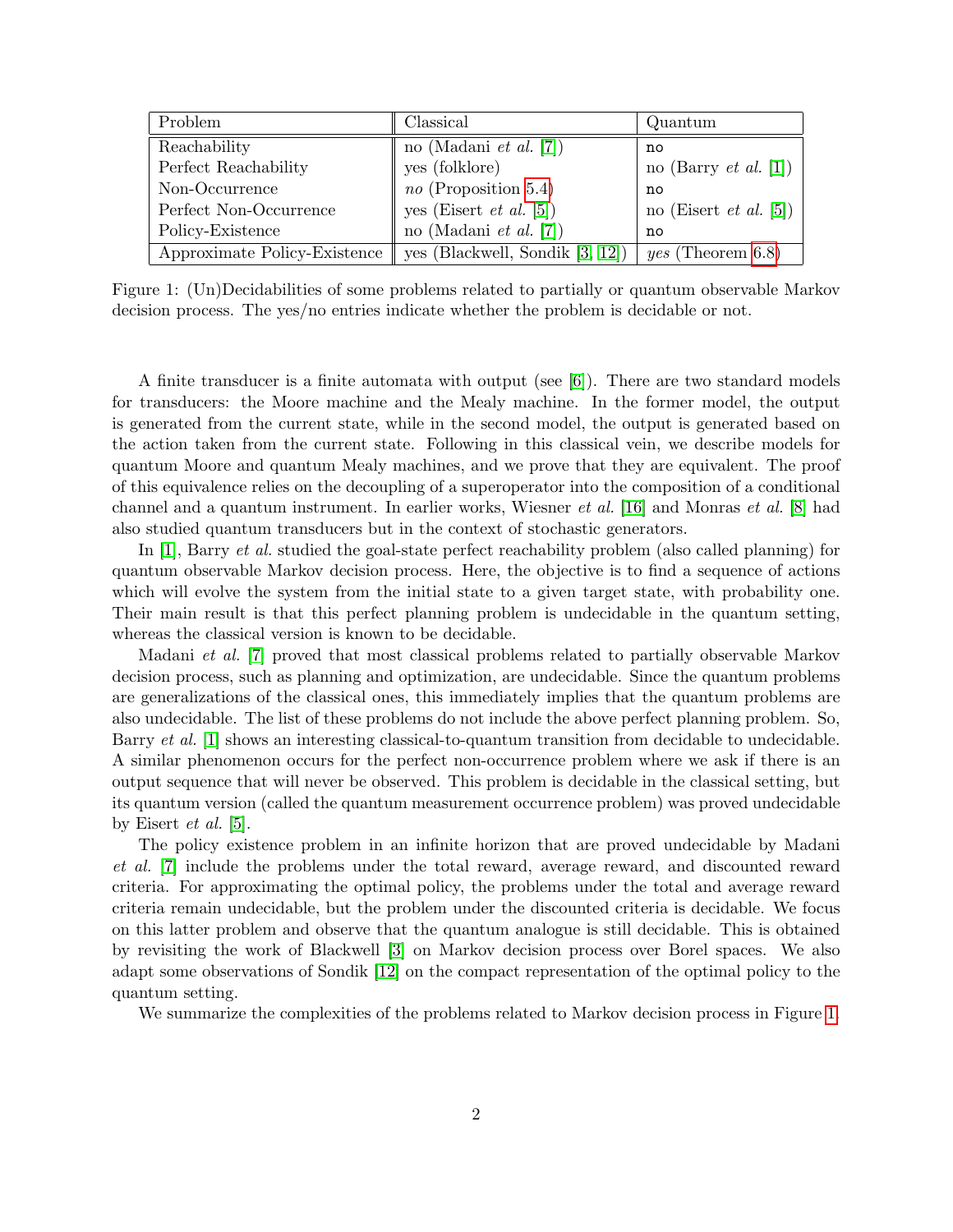# 2 Preliminaries

### 2.1 Markov models

Suppose S,  $\Sigma$  and  $\Delta$  are finite sets (of states, input actions, and output signals, respectively). Let  $\{P_a : a \in \Sigma\}$  be a collection of Markov chains with a common state space S, where each  $P_a$ is a  $|S| \times |S|$  column-stochastic matrix. We view each column j of  $P_a$  as defining a conditional probability distribution  $P_a(i|j)$  over S, where  $i, j \in S$ . Let Q be a  $|\Delta| \times |S|$  column-stochastic matrix. We view each column j of Q as defining a conditional probability distribution  $Q(b|j)$  over  $\Delta$ , where  $b \in \Delta$  and  $j \in S$ . Let  $p_0 \in \mathcal{P}(S)$  be an initial probability distribution over S. Suppose R is a bounded real-valued reward function over S and  $\gamma \in [0,1)$  is a discount factor. The tuple  $M = (S, \Sigma, \Delta, \{P_a\}, Q, R, p_0, \gamma)$  is called a partially observable Markov decision process (POMDP).

There are several well-known Markov models that can be derived from the above. We obtain a Markov chain if  $\Sigma$  is a unary alphabet and R is trivial (say, the constant zero function), and we let  $\Delta = S$  and  $Q = \mathbb{I}$  for the observed chain, or let  $\Delta$  be unary (and Q trivial) for the unobserved chain. We derive a Markov decision process (MDP) if  $\Delta = S$  and  $Q = \mathbb{I}$ , and denote this simply as  $M = (S, \Sigma, \{P_a\}, R, p_0, \gamma)$ . We get a hidden Markov model (HMM) if  $\Sigma$  is a unary alphabet and R is trivial, and denote this as  $M = (S, \Delta, P, Q, p_0)$ .

The random process induced by a partially observable Markov decision process is defined as follows. For a sequence  $(a_n)$ , where  $a_n \in \Sigma$ , we consider the sequence of pairs of random variables  $(X_n, Y_n)_{n=0}^{\infty}$ ,  $X_n \in S$  and  $Y_n \in \Delta$ , defined so that:

$$
\mathbb{P}[X_0 = i] = (p_0)_i, \qquad \text{for } i \in S \tag{1}
$$

$$
\mathbb{P}[X_{n+1} = i | X_n = j] = (P_{a_n})_{ij}, \qquad \text{for } i, j \in S
$$
\n
$$
(2)
$$

$$
\mathbb{P}[Y_n = k | X_n = j] = Q_{kj}, \qquad \text{for } k \in \Delta, j \in S \tag{3}
$$

A policy is a sequence  $\pi = (\pi_n)_{n=1}^{\infty}$  of maps, where  $\pi_{n+1} : \mathcal{P}(S) \times H_n \to \Sigma$  and  $H_n : (\Delta \times \Sigma)^n \times \Delta$ is the history at time n, for each  $n = 0, 1, \ldots$  Thus, if  $h_n = (y_0, a_1, \ldots, y_{n-1}, a_n, y_n)$  is the history at time n, then  $a_{n+1} = \pi_{n+1}(p_0, h_n)$  is the action taken, for all n. The value function of  $\pi$  is given by

$$
V_{\pi}(p_0) = \mathbb{E}\left[\sum_{i=0}^{\infty} \gamma^i R(X_i)\right].
$$
\n(4)

The expectation is taken over an infinite product probability space<sup>[1](#page-2-0)</sup>. The main objective is to compute the optimal value function  $V^*(p) = \sup_{\pi} V_{\pi}(p)$ , and to find  $\pi^*$  for which the maximum is achieved. A policy  $\pi = (\pi_n)$  is called *stationary* if there is a map  $f : \mathcal{P}(S) \times \Delta \to \Sigma$  so that  $\pi_n = f$ for all  $n$ .

### 2.2 Quantum information

We briefly review some basic notation and background from quantum information (see Nielsen and Chuang [\[9\]](#page-14-9), Watrous [\[17\]](#page-15-3)). For a finite set X, let  $\mathcal{X} = \mathbb{C}^X$  denote the complex Euclidean space spanned by the unit vectors  $\{|a\rangle : a \in X\}$ . We will use the standard Dirac notation throughout. It will often be convenient to view  $\mathcal X$  as a Hilbert space.

<span id="page-2-0"></span> ${}^{1}$ A brief discussion on the existence of this infinite probability space is given in [A](#page-16-0)ppendix A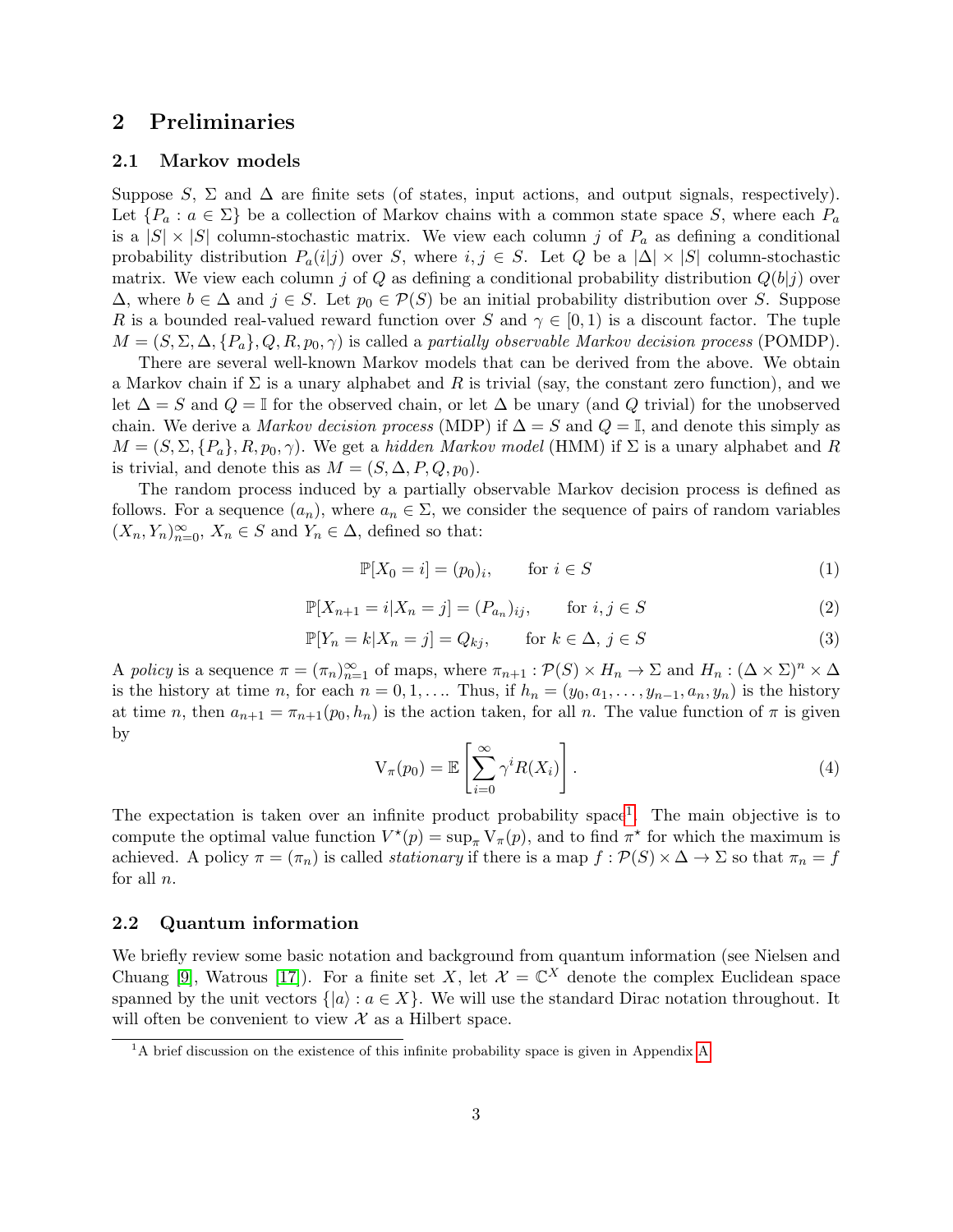Given complex Euclidean spaces X and Y, let  $L(\mathcal{X}, \mathcal{Y})$  be the set of linear operators from X to *Y*. For an operator  $A \in L(X, Y)$ , let  $A^{\dagger}$  denote the unique operator in  $L(Y, X)$  for which  $\langle v, Au \rangle = \langle A^{\dagger}v, u \rangle$  for all  $u \in \mathcal{X}$  and  $v \in \mathcal{Y}$ . For brevity, we use  $L(\mathcal{X})$  when  $\mathcal{X} = \mathcal{Y}$ . We say an operator  $A \in L(\mathcal{X})$  is positive semidefinite if  $A = B^{\dagger}B$  for some  $B \in L(\mathcal{X})$ . The set of all positive semidefinite operators in  $L(\mathcal{X})$  is denoted  $Pos(\mathcal{X})$ . A positive semidefinite operator A is called a density matrix if  $\text{Tr}(A) = 1$ . The set of all density matrices over X is denoted  $\mathcal{D}(\mathcal{X})$ . These density matrices will provide a convenient representation for quantum states.

Let  $T(\mathcal{X}, \mathcal{Y})$  be the set of linear operators from  $L(\mathcal{X})$  to  $L(\mathcal{Y})$ . An operator  $S \in T(\mathcal{X}, \mathcal{Y})$  is called positive if it maps a positive semidefinite  $A \in Pos(\mathcal{X})$  to a positive semidefinite  $S(A) \in Pos(\mathcal{Y})$ . An operator  $S \in T(\mathcal{X}, \mathcal{Y})$  is called *completely positive* if  $S \otimes \mathbb{I}_{\mathcal{Z}}$  is positive for every auxiliary space  $\mathcal{Z}$ . The set of all linear operators in  $T(\mathcal{X}, \mathcal{Y})$  which are completely positive is denoted  $CP(\mathcal{X}, \mathcal{Y})$ . An operator  $S \in T(\mathcal{X}, \mathcal{Y})$  is called trace preserving if  $Tr(S(A)) = Tr(A)$  for all  $A \in L(\mathcal{X})$ . The set of linear operators in  $T(\mathcal{X}, \mathcal{Y})$  that are completely positive and trace preserving is denoted  $C(\mathcal{X}, \mathcal{Y})$ . Each element of  $C(\mathcal{X}, \mathcal{Y})$  is called a quantum *channel*. These quantum channels will provide a representation of quantum operations.

For a finite alphabet  $\Sigma$ , a *conditional channel* over  $\Sigma$  is a collection of channels  $\{\Phi_a \in C(\mathcal{X})$ :  $a \in \Sigma$ . The input to a conditional channel is a classical-quantum state  $|a\rangle\langle a| \otimes \rho$ , where  $a \in \Sigma$ and  $\rho \in \mathcal{D}(\mathcal{X})$ . First, the conditional channel prepares the following quantum state:

$$
\Phi(\rho) = \frac{1}{|\Sigma|} \sum_{b \in \Sigma} |b\rangle\langle b| \otimes \Phi_b(\rho). \tag{5}
$$

It then applies the projection  $|a\rangle\langle a| \otimes \mathbb{I}$  and returns the second register.

For a finite alphabet  $\Delta$ , a quantum instrument  $\Omega$  over  $\Delta$  is a collection  $\{\Omega_b \in \text{CP}(\mathcal{X}) : b \in \Delta\}$ of completely positive operators for which  $\sum_{b\in\Delta}\Omega_b$  forms a channel. On input  $\rho \in \mathcal{D}(\mathcal{X})$ , the instrument first prepares the following quantum state:

$$
\Omega(\rho) = \sum_{b \in \Delta} |b\rangle\langle b| \otimes \Omega_b(\rho). \tag{6}
$$

Note that  $\Omega$  is a quantum channel. Then, the quantum instrument applies the measurement  $\mu : \Delta \to \text{Pos}(\mathcal{X})$  where  $\mu(b) = |b\rangle\langle b| \otimes \mathbb{I}$ , for each  $b \in \Delta$ . Here, an element  $b \in \Delta$  is selected at random with probability  $p(b) = \langle \mu(b), \Omega(\rho) \rangle = \text{Tr}(\Omega_b(\rho))$  and, conditioned on the measurement outcome b was observed, the post-measurement state is  $\Omega_b(\rho)$  Tr( $\Omega_b(\rho)$ ) (otherwise, if the outcome was not observed, the resulting state is  $\sum_b \Omega_b(\rho)$ .

### 3 Quantum Transducers

A transducer is a finite automata with output (see Hopcroft and Ullman [\[6\]](#page-14-7)). We consider two standard models of transducers, namely Moore and Mealy machines, and propose their natural quantum analogues. Then, we show that the two quantum models are equivalent.

In this and subsequent sections, we assume S is a finite set of states,  $\Sigma$  is a finite set of input symbols, and  $\Delta$  is a finite set of output symbols. We also assume that  $\mathcal{S} = \mathbb{C}^S$  is a complex Euclidean space associated with S.

A quantum Moore machine is a tuple  $M = (S, \Sigma, \Delta, \Phi, \Omega, \rho_0, \Pi)$  where  $\Phi = {\Phi_a \in C(S) : a \in \Sigma}$ is a conditional channel,  $\Omega = {\Omega_b \in \text{CP}(\mathcal{S}) : b \in \Delta}$  is a quantum instrument,  $\rho_0$  is the initial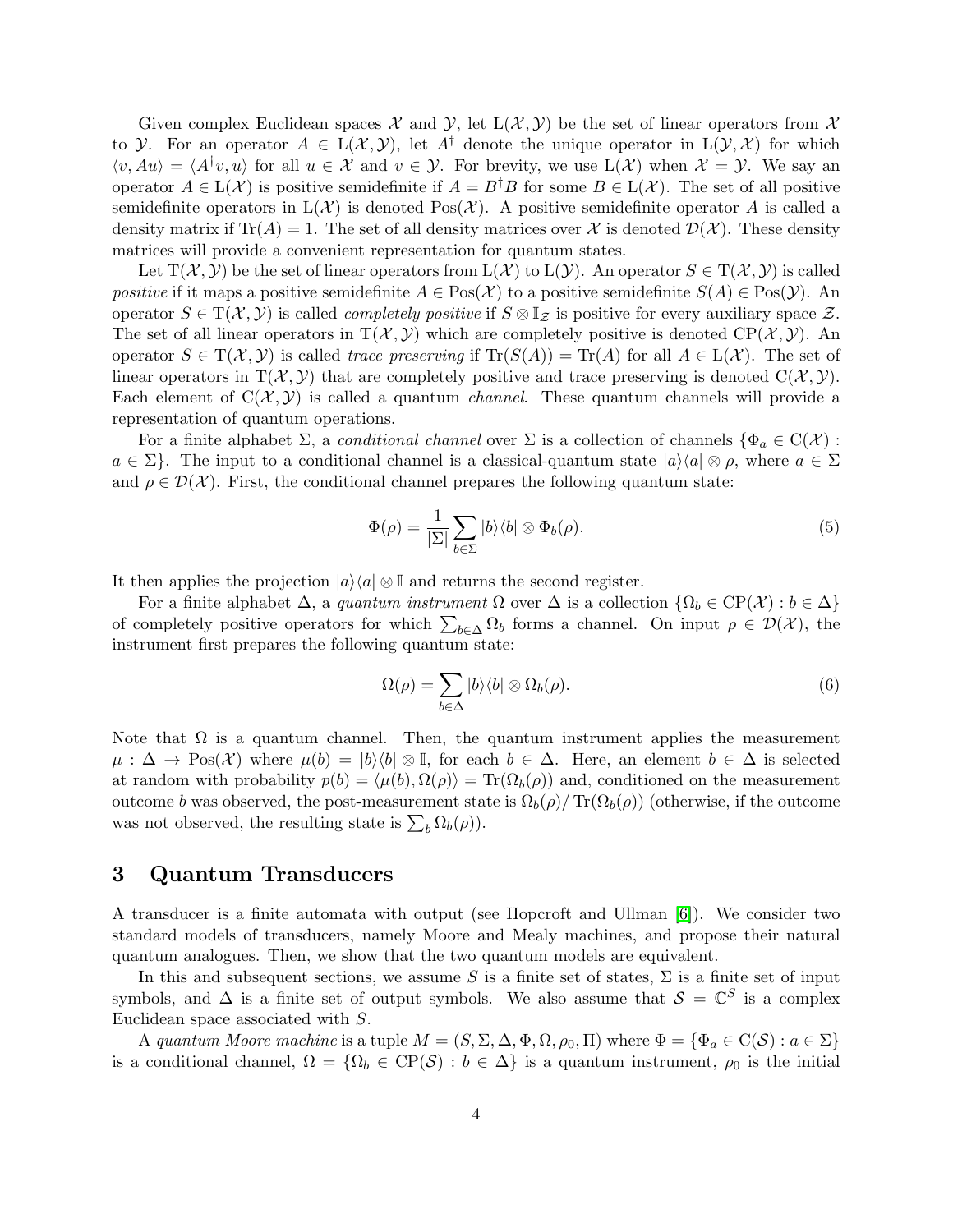density matrix, and Π is an orthogonal projection (onto an accepting subspace). A single step of M is a composition of the transition map  $\Phi$  followed by the output map  $\Omega$ . If the current state of M is given by the density matrix  $\rho_0$  and the current input is  $a \in \Sigma$ , then M transforms  $\rho_0$  to the intermediate state  $\rho_1 = \Phi_a(\rho)$ . Further, M applies the instrument  $\Omega$  to  $\rho_1$  and generates an output  $b \in \Delta$  with probability Tr  $\Omega_b(\rho_1)$ . The final resulting state is  $\rho_2 = \Omega(\rho_1)/\operatorname{Tr}(\Omega(\rho_1))$ .

For input  $\alpha = a_1 \dots a_n \in \Sigma^*$  and output  $\beta = b_1 \dots b_n \in \Delta^*$ , the probability that M on input  $\alpha$ will output  $\beta$  is denoted  $p_M(\beta;\alpha)$ , while the final resulting state of M is denoted  $\rho_M(\alpha,\beta)$ . The function computed by M on input  $\alpha$  and output  $\beta$  is given by

$$
Acc_M(\alpha, \beta) = Tr(\Pi \rho_M(\alpha, \beta)).
$$
\n(7)

This is the probability that the final state belongs to the accepting subspace. The function computed by M on input  $\alpha$  is given by

$$
Acc_M(\alpha) = Tr(\Pi \rho_M(\alpha))
$$
\n(8)

where

$$
\rho_M(\alpha) = \sum_{\beta} p_M(\beta; \alpha) \rho_M(\alpha, \beta). \tag{9}
$$

<span id="page-4-0"></span>**3.1 Fact.** Let  $M = (S, \Sigma, \Delta, \Phi, \Omega, \rho_0, \Pi)$  be a quantum Moore machine. For input  $\alpha = a_1 \dots a_n \in$  $\Sigma^*$  and output  $\beta = b_1 \dots b_n \in \Delta^*$ , we have

$$
\rho_M(\alpha,\beta) = \frac{\Omega_{b_n} \circ \Phi_{a_n} \circ \dots \circ \Omega_{b_1} \circ \Phi_{a_1}(\rho_0)}{p_M(\beta;\alpha)}, \quad p_M(\beta;\alpha) = \text{Tr}(\Omega_{b_n} \circ \Phi_{a_n} \circ \dots \circ \Omega_{b_1} \circ \Phi_{a_1}(\rho_0)). \tag{10}
$$

*Proof.* We prove this by induction on the length  $n = |\alpha| = |\beta|$ . For  $n = 1$ , the state after the conditional channel is  $\tilde{\rho}_1 = \Phi_{a_1}(\rho_0)$ . By the properties of the quantum instrument, the probability that M outputs  $b_1$  is given by

$$
p_M(b_1; a_1) = \text{Tr}(\Omega_{b_1}(\tilde{\rho}_1)) = \text{Tr}(\Omega_{b_1} \circ \Phi_{a_1}(\rho_0))
$$
\n(11)

and the post-measured state of

$$
\rho_M(a_1, b_1) = \frac{\Omega_{b_1} \circ \Phi_{a_1}(\rho_0)}{p_M(b_1; a_1)}.
$$
\n(12)

 $\Box$ 

This proves the base case.

Assume the claim holds for  $n \geq 1$ . Suppose the input is  $\alpha = a_1 \dots a_{n+1}$  and the output is  $\beta = b_1 \dots b_{n+1}$ . Let  $\rho_n = \rho_M(a_1 \dots a_n, b_1 \dots b_n)$  and  $\tilde{\rho}_{n+1} = \Phi_{a_{n+1}}(\rho_n)$ . Then, the probability that M outputs  $b_{n+1}$  on input  $a_{n+1}$  given that it has read input  $a_1 \ldots a_n$  and emitted output  $b_1 \ldots b_n$  is

$$
\operatorname{Tr}(\Omega_{b_{n+1}}(\tilde{\rho}_{n+1})) = \operatorname{Tr}(\Omega_{b_{n+1}} \circ \Phi_{a_{n+1}}(\rho_n)) = \frac{\operatorname{Tr}(\Omega_{b_{n+1}} \circ \Phi_{a_{n+1}} \circ \dots \circ \Omega_{b_1} \circ \Phi_{a_1}(\rho_0))}{p_M(b_1 \dots b_n; a_1 \dots a_n)}
$$
(13)

where the last step follows from the inductive hypothesis. Therefore,

$$
p_M(b_1...b_{n+1}; a_1...a_{n+1}) = \text{Tr}(\Omega_{b_{n+1}} \circ \Phi_{a_{n+1}} \circ ... \circ \Omega_{b_1} \circ \Phi_{a_1}(\rho_0)).
$$
\n(14)

The resulting quantum state is

$$
\rho_{n+1} = \frac{\Omega_{b_{n+1}} \circ \Phi_{a_{n+1}}(\rho_n)}{\text{Tr}(\Omega_{b_{n+1}} \circ \Phi_{a_{n+1}}(\rho_n))} = \frac{\Omega_{b_{n+1}} \circ \Phi_{a_{n+1}} \circ \dots \circ \Omega_{b_1} \circ \Phi_{a_1}(\rho_0)}{\text{Tr}(\Omega_{b_{n+1}} \circ \Phi_{a_{n+1}} \circ \dots \circ \Omega_{b_1} \circ \Phi_{a_1}(\rho_0))}.
$$
(15)

This shows the claim holds for  $n + 1$ .

5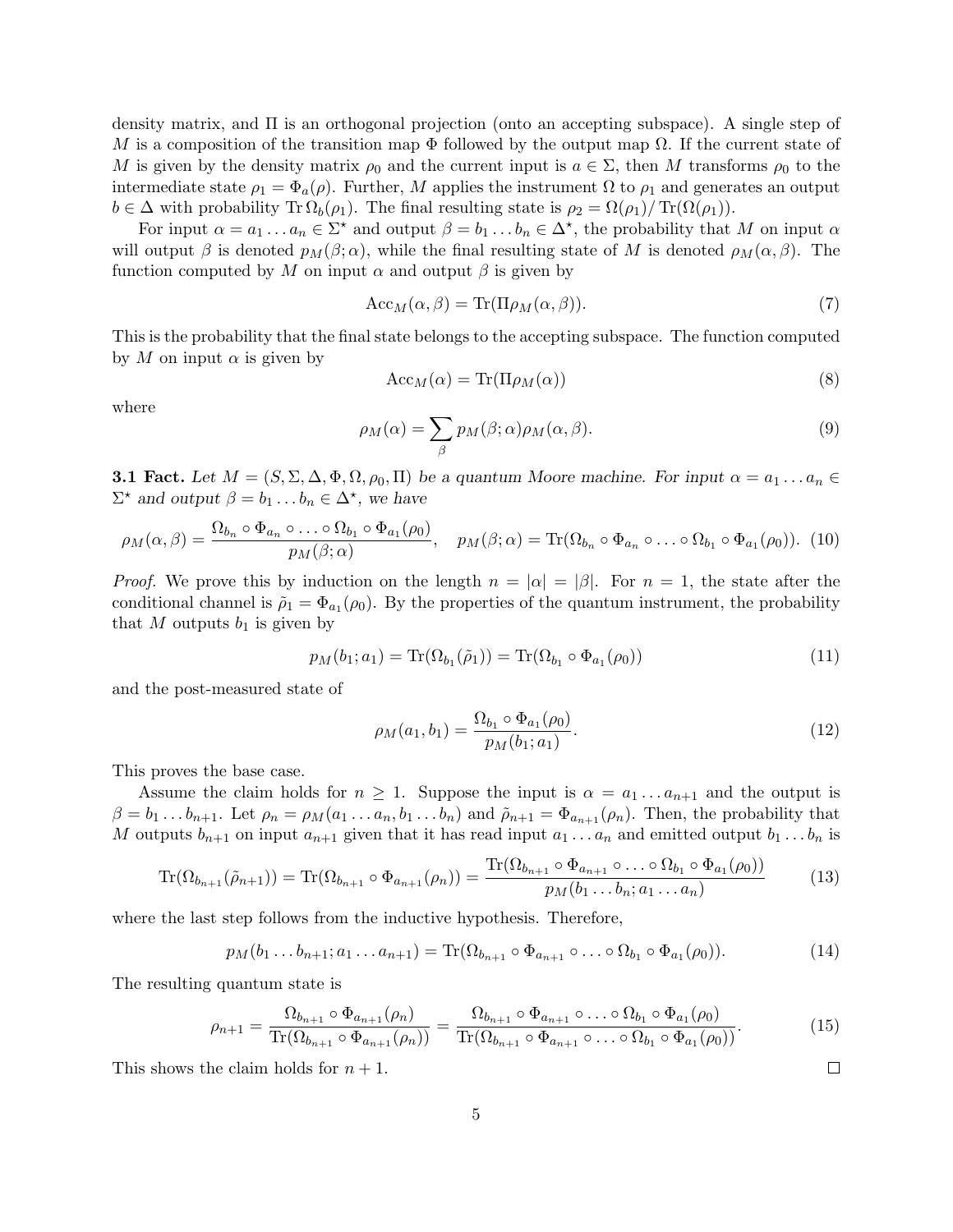A quantum Mealy machine is a tuple  $M = (S, \Sigma, \Delta, \Lambda, \rho_0, \Pi)$  where  $\Lambda = \{\Lambda_a : a \in \Sigma\}$  is a set of quantum instruments over a common alphabet  $\Delta$ ,  $\rho_0$  is the initial density matrix, and  $\Pi$  is an orthogonal projection (onto an accepting subspace). Each quantum instrument  $\Lambda_a$  is a composition of a channel and a complete measurement over ∆. For notational convenience, we will identify this channel  $\Lambda_a$  as well (it becomes an instrument after the first register is measured; see Watrous [\[17\]](#page-15-3)). More specifically, we associate  $\Lambda_a$  with a collection  $\{\Lambda_{a,b} : b \in \Delta\} \subseteq \text{CP}(\mathcal{S})$  of completely positive operators satisfying  $\sum_{b \in \Delta} \Lambda_{a,b} \in C(S)$ . Then, we define the channel

$$
\Lambda_a(\rho) = \sum_{b \in \Delta} |b\rangle\langle b| \otimes \Lambda_{a,b}(\rho). \tag{16}
$$

Upon measuring the first register, the output is b with probability  $\text{Tr}(\Lambda_{a,b}(\rho))$  and the postmeasurement state is  $\Lambda_{a,b}(\rho)/\text{Tr}(\Lambda_{a,b}(\rho)).$  Thus, if the current state of M is  $\rho$  and the current input is  $a \in \Sigma$ , M applies  $\Lambda_a$  to  $\rho$  and generates output  $b \in \Delta$  according to the above process.

For input  $\alpha = a_1 \dots a_n \in \Sigma^*$  and output  $\beta = b_1 \dots b_n \in \Delta^*$ , the probability that M on input  $\alpha$ will output  $\beta$  is denoted  $p_M(\beta;\alpha)$ , while the final resulting state of M is denoted  $\rho_M(\alpha,\beta)$ . The function computed by M on input  $\alpha$  with output  $\beta$  is given by

$$
Acc_M(\alpha, \beta) = Tr(\Pi \rho_M(\alpha, \beta)).
$$
\n(17)

This is the probability that the final state belongs to the accepting subspace. The function computed by M on input  $\alpha$  is given by

$$
Acc_M(\alpha) = Tr(\Pi \rho_M(\alpha))
$$
\n(18)

where

$$
\rho_M(\alpha) = \sum_{\beta} p_M(\beta; \alpha) \rho_M(\alpha, \beta). \tag{19}
$$

<span id="page-5-0"></span>**3.2 Fact.** Let  $M = (S, \Sigma, \Delta, \Lambda, \rho_0, \Pi)$  be a quantum Mealy machine, where  $\Lambda = \{\Lambda_{a,b} \in \text{CP}(\mathcal{S}) :$  $a \in \Sigma, b \in \Delta$  so that for each  $a \in \Sigma$ , the collection  $\{\Lambda_{a,b} : b \in \Delta\}$  forms an instrument. Then, for any input  $\alpha = a_1 \dots a_n \in \Sigma^*$  and output  $\beta = b_1 \dots b_n \in \Delta^*$ , we have

$$
\rho_M(\alpha,\beta) = \frac{\Lambda_{a_n,b_n} \circ \ldots \circ \Lambda_{a_1,b_1}(\rho_0)}{p(\beta;\alpha)}, \quad p(\beta;\alpha) = \text{Tr}(\Lambda_{a_n,b_n} \circ \ldots \circ \Lambda_{a_1,b_1}(\rho_0)).
$$
 (20)

**3.3 Definition.** Let  $M_1$  be a quantum Moore machine and  $M_2$  be a quantum Mealy machine sharing the same input alphabet  $\Sigma$  and output alphabet  $\Delta$ . We say  $M_1$  and  $M_2$  are equivalent if for all inputs  $\alpha \in \Sigma^*$  and outputs  $\beta \in \Delta^*$ , we have  $p_{M_1}(\beta; \alpha) = p_{M_2}(\beta; \alpha)$  and  $Acc_{M_1}(\alpha, \beta) =$  $Acc_{M_2}(\alpha, \beta).$ 

In what follows, we show that the two models of quantum transducers are equivalent. The idea behind this is the decoupling of the set of quantum instruments in a quantum Mealy machine into a composition of a conditional channel and a shared quantum instrument in a quantum Moore machine (see Figure [2\)](#page-6-0).

<span id="page-5-1"></span>**3.4 Proposition.** For any quantum Moore machine, there is an equivalent quantum Mealy machine.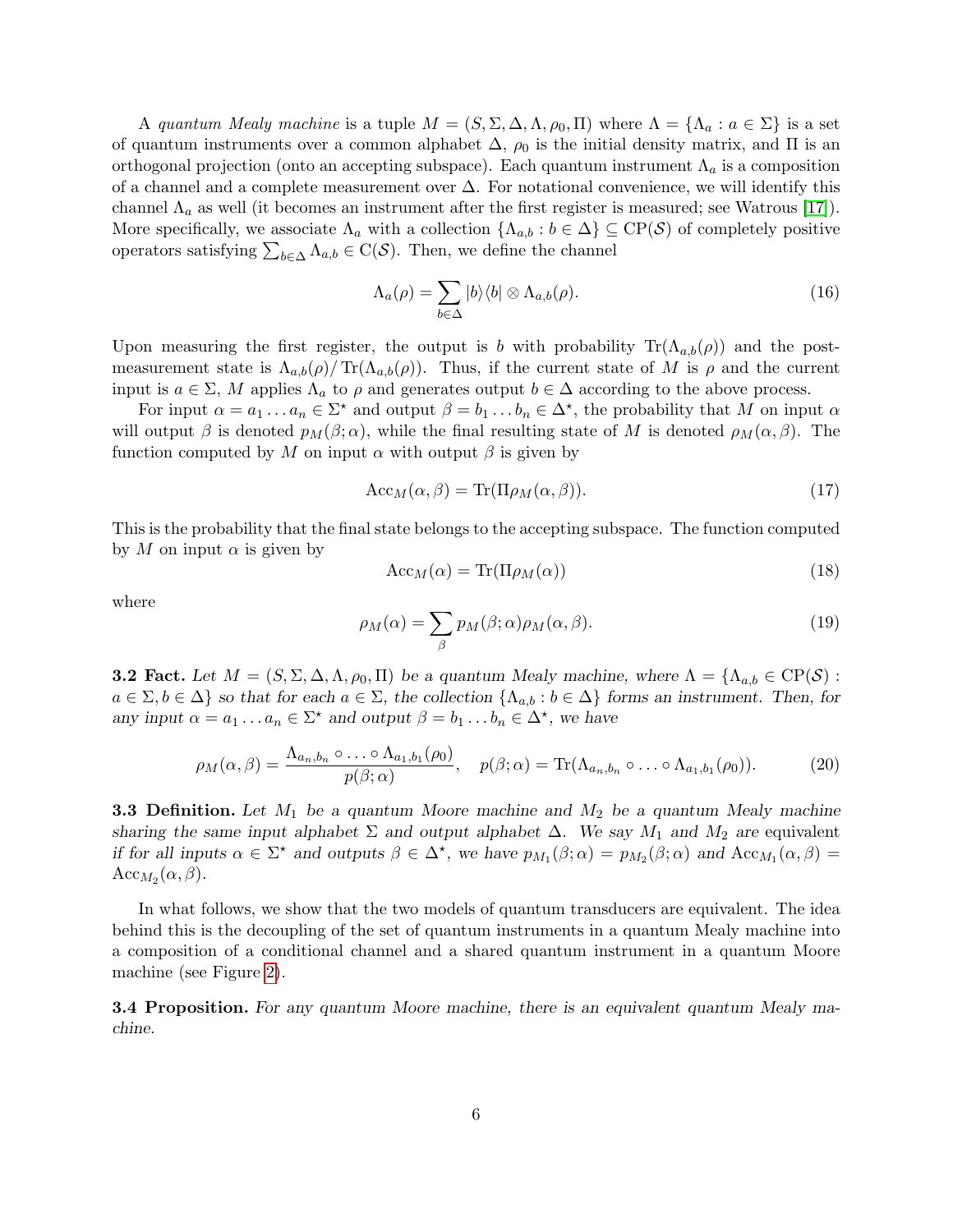

<span id="page-6-0"></span>Figure 2: Decoupling a superoperator into composition of a conditional channel and a quantum instrument.

*Proof.* Let  $M_1 = (S, \Sigma, \Delta, \Phi, \Omega, \rho_0, \Pi)$  be a quantum Moore machine. Consider a quantum Mealy machine  $M_2 = (S, \Sigma, \Delta, \Lambda, \rho_0, \Pi)$  where the collection of instruments  $\Lambda = {\Lambda_{a,b} : a \in \Sigma, b \in \Delta}$  are defined as

$$
\Lambda_{a,b} = \Omega_b \circ \Phi_a. \tag{21}
$$

Since both  $\Phi_a$  and  $\Omega_b$  are completely positive, so is  $\Lambda_{a,b}$ . Note that for each  $a \in \Sigma$ , we have

$$
\sum_{b \in \Delta} \Lambda_{a,b} = (\sum_{b \in \Delta} \Omega_b) \circ \Phi_a \tag{22}
$$

is a channel since channels are closed under composition. Therefore, the following map  $\Lambda_a$  is also a channel:

$$
\Lambda_a(\rho) = \sum_{b \in \Delta} |b\rangle\langle b| \otimes \Lambda_{a,b}(\rho) = \sum_{b \in \Delta} |b\rangle\langle b| \otimes \Omega_b \circ \Phi_a(\rho).
$$
 (23)

This is the same state that is prepared by  $M_1$  before the measurement.

By Facts [3.1](#page-4-0) and [3.2,](#page-5-0) for all  $\alpha \in \Sigma^*$  and  $\beta \in \Delta^*$ , we have  $p_{M_1}(\beta; \alpha) = p_{M_2}(\beta; \alpha)$  and  $Acc_{M_1}(\alpha, \beta) = Acc_{M_2}(\alpha, \beta)$  (since the states agree).  $\Box$ 

<span id="page-6-1"></span>**3.5 Proposition.** For any quantum Mealy machine, there is an equivalent quantum Moore machine.

*Proof.* Let  $M_1 = (S, \Sigma, \Delta, \Lambda, \rho_0, \Pi)$  be a quantum Mealy machine where  $\Lambda = {\Lambda_{a,b} \in CP(S) : a \in \Pi}$  $\Sigma, b \in \Delta$  so that  $\sum_{b \in \Delta} \Lambda_{a,b} \in C(S)$ , for each  $a \in \Sigma$ .

Consider a quantum Moore machine  $M_2 = (S, \Sigma, \Delta, \Phi, \Omega, \rho_0, \Pi)$  defined as follows. We let  $\Phi_a$ be a channel given by

$$
\Phi_a(\rho) = \sum_{b \in \Delta} |b\rangle\langle b| \otimes \Lambda_{a,b}(\rho) \tag{24}
$$

and let  $\Omega_b$  be a linear operator given by

$$
\Omega_b = |b\rangle\langle b| \otimes \mathbb{I}.\tag{25}
$$

Note that  $\Omega_b$  is completely positive and  $\sum_{b\in\Delta}\Omega_b$  is the identity channel. Hence,  $\{\Omega_b : b \in \Delta\}$ forms a quantum instrument.

We see that

$$
(\Omega_b \circ \Phi_a)(\rho) = |b\rangle\langle b| \otimes \Lambda_{a,b}(\rho)
$$
\n(26)

and

$$
\sum_{b \in \Delta} (\Omega_b \circ \Phi_a)(\rho) = \sum_{b \in \Delta} |b\rangle\langle b| \otimes \Lambda_{a,b}(\rho)
$$
 (27)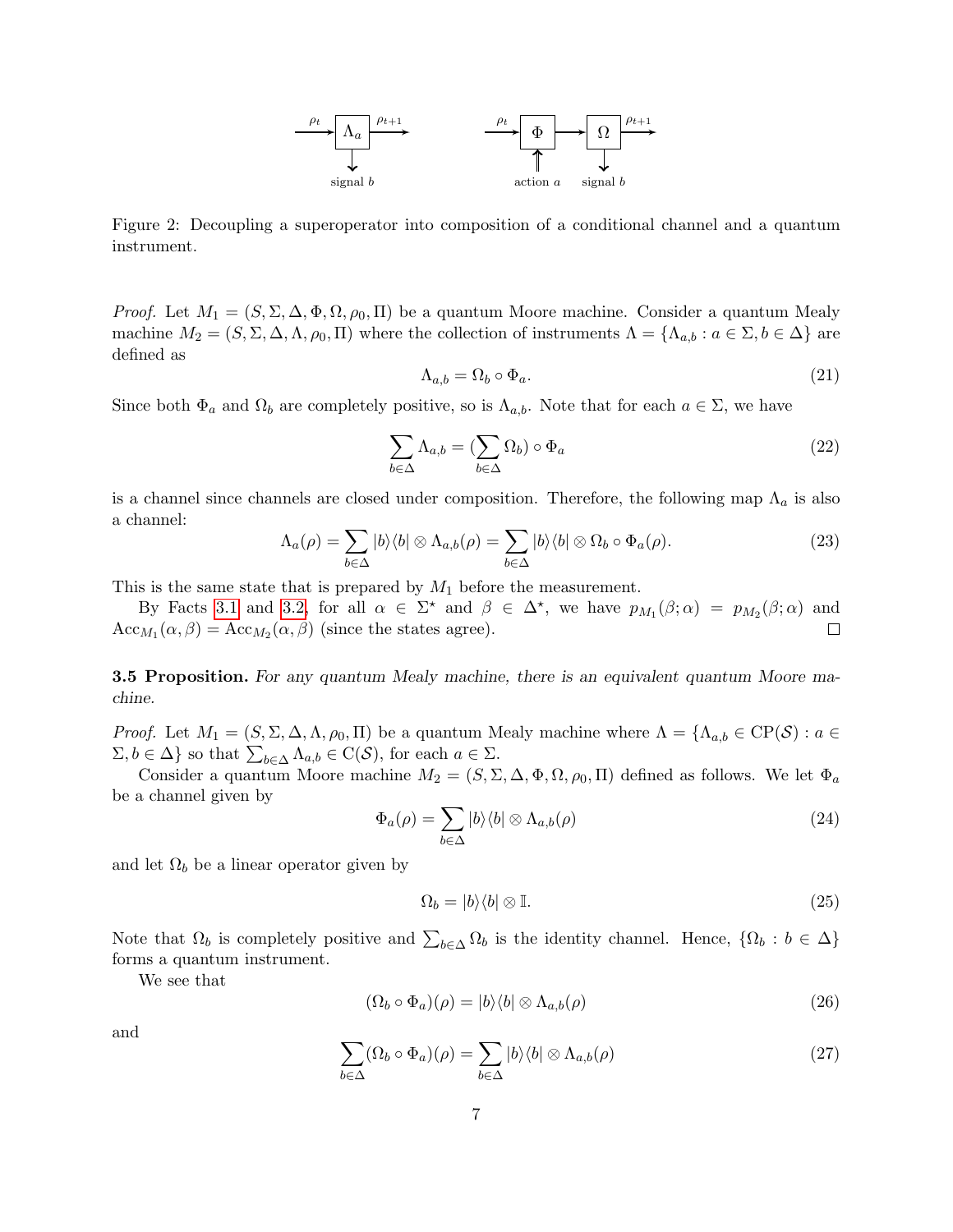This is the same state that is prepared by  $M_1$  before the measurement.

By Facts [3.1](#page-4-0) and [3.2,](#page-5-0) for all  $\alpha \in \Sigma^*$  and  $\beta \in \Delta^*$ , we have  $p_{M_1}(\beta; \alpha) = p_{M_2}(\beta; \alpha)$  and  $Acc_{M_1}(\alpha, \beta) = Acc_{M_2}(\alpha, \beta)$  (since the states agree).  $\Box$ 

By combining Propositions [3.4](#page-5-1) and [3.5,](#page-6-1) we have the following.

<span id="page-7-1"></span>3.6 Theorem. Quantum Mealy and Moore machines are equivalent.

Remark: The classical transducers are special cases of the quantum transducers. For example, a Moore machine can be defined as a tuple  $M = (S, \Sigma, \Delta, P, Q, s_0, F)$  where  $P = \{P_a : a \in \Sigma\}$  is a set of Markov chains,  $Q = \{Q_s : s \in S\}$  is a set of probability distributions over  $\Delta$ ,  $s_0$  is the initial state and  $F \subset S$  is a collection of accepting states. A Mealy machine is defined similarly except for one difference: the set Q is given by  $\{Q_{s,a} : s \in S, a \in \Sigma\}$ , that is, each probability distribution depends on both the current state and the action taken. These differ slightly from the models defined in [\[6\]](#page-14-7) in that we retain the notion of accepting states (which is standard for finite automata).

Remark: Note that any Markov chain, hidden Markov model, or partially observable Markov decision process (and hence Markov decision process) can be simulated by a quantum Moore machine. Moreover, the decoupled structure of a quantum Moore machine allows us to either focus on the input side (conditional channel) or the output side (quantum instrument). Thus, it is easy to see that a quantum Moore machine can simulate any quantum Markov chain, any quantum automata [\[4\]](#page-14-10), and any hidden quantum Markov model [\[16,](#page-15-5) [8\]](#page-14-8).

### 4 Quantum observable Markov decision processes

We consider the quantum observable Markov decision process defined by Barry  $et al.$  [\[1\]](#page-14-4). Let S be a finite set of states,  $\Sigma$  be a finite set of input symbols, and  $\Delta$  be a finite set of output symbols. Let  $\mathcal{S} = \mathbb{C}^S$  be the complex Euclidean space associated with the set of states.

### **4.1 Definition.** (*Eisert* et al.  $[5]$ , *Barry* et al.  $[1]$ )

A superoperator  $\Lambda$  is given by a set of Kraus operators  $\{K_b \in \mathcal{L}(\mathcal{S})\}_{b=1}^m$  where  $\sum_{b=1}^m K_b^{\dagger} K_b = \mathbb{I}$ . If  $Λ$  is applied to a density matrix  $ρ$ , then with probability  $p_b = Tr(K_b ρ K_b^{\dagger})$ , the resulting state is  $K_b \rho K_b^{\dagger}/p_b$  and the observation b is emitted.

We note that a superoperator is a quantum instrument.

#### <span id="page-7-0"></span>**4.2 Definition.** (Barry et al.  $[1]$ )

A quantum observable Markov decision process (QOMDP) is a tuple  $M = (S, \Sigma, \Delta, \Lambda, R, \gamma, \rho_0)$ where  $\Lambda = {\Lambda_a : a \in \Sigma}$  is a set of superoperators,  $R = {R_a : a \in \Sigma}$  is a set of operators,  $\rho_0 \in \mathcal{S}$ is the initial state, and  $\gamma \in [0, 1)$  is a discount factor. Moreover, we assume each superoperator  $\Lambda_a$ is defined by the set of Kraus operators  $\{\Lambda_{a,b} : b \in \Delta\}$  satisfying  $\sum_{b \in \Delta} \Lambda_{a,b}^{\dagger} \Lambda_{a,b} = \mathbb{I}$ . The reward associated taking action  $a \in \Sigma$  from state  $\rho \in \mathcal{D}(\mathcal{S})$  is given by  $R(\rho, a) = \text{Tr}(R_a \rho)$ .

The set of superoperators in Definition [4.2](#page-7-0) functionally acts as a "conditional quantum instrument." Using Theorem [3.6,](#page-7-1) we formalize this using conditional channel and quantum instrument (as defined in Watrous [\[17\]](#page-15-3) and in Wilde [\[18\]](#page-15-4)).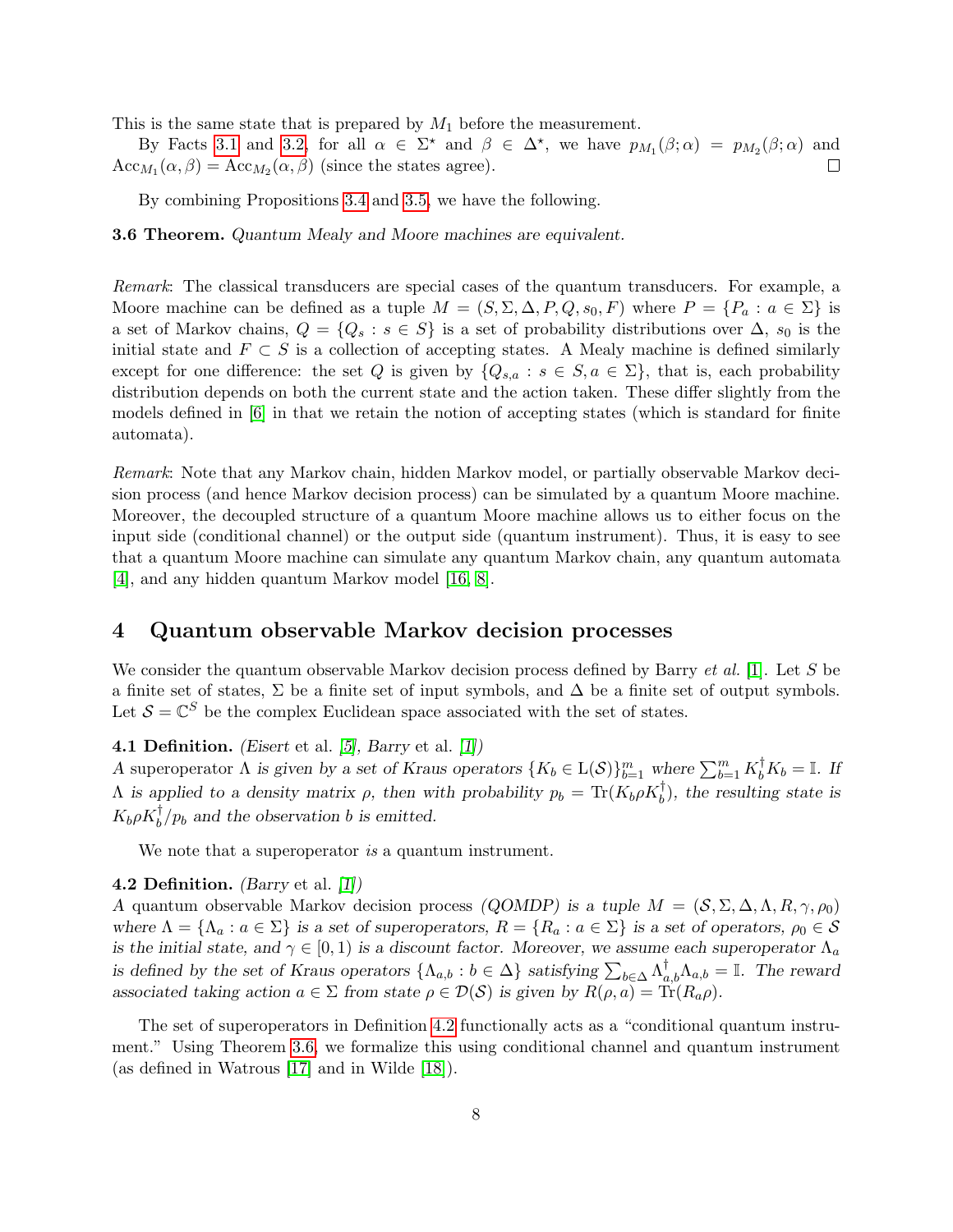Remark: The reward operator R must be Hermitian since we require the rewards be real for the purpose of optimization.

**4.3 Fact.** The reward R is a bounded real-valued function.

*Proof.* Suppose  $S = \mathbb{C}^S$  where S is a set of d states. So,  $R_a$  is a  $d \times d$  Hermitian matrix, for all a, and  $\text{Tr}(R_a \rho) \leq d\lambda_{max}(R_a)$ , where  $\lambda_{max}(R_a)$  is the maximum eigenvalue (in absolute value) of  $\Box$  $R_a$ .

The next proposition shows we may assume without loss of generality that the reward function depends on the current state alone. We adopt this simplifying assumption from here on.

**4.4 Proposition.** Let  $M_1 = (\mathcal{S}_1, \Sigma, \Delta, \Lambda, \{R_a\}, \rho_0, \gamma)$  be a quantum observable Markov decision process where the reward is defined as  $R_1(\rho, a) = \text{Tr}(R_a \rho)$  for all  $\rho \in \mathcal{D}(\mathcal{S}_1)$ . There is an equivalent quantum observable Markov decision process  $M_2 = (S_2, \Sigma, \Delta, \Gamma, R, \mu_0, \gamma)$  where the reward is defined as  $R_2(\mu) = \text{Tr}(R\mu)$  for all  $\mu \in \mathcal{D}(\mathcal{S}_2)$ .

*Proof.* Suppose  $S_1$  is the underlying finite set of states of  $M_1$ . Let  $S_2 = S_1 \times \Sigma$ . Since  $\mathbb{C}^{S_2}$  $\mathbb{C}^{S_1} \otimes \mathbb{C}^{\Sigma}$ , we have  $\mathcal{S}_2 = \mathcal{S}_1 \otimes \mathbb{C}^{\Sigma}$ . Let  $\mu_0 = \rho_0 \otimes |a_0\rangle \langle a_0|$ , for some arbitrary  $a_0 \in \Sigma$ .

Each quantum instrument  $\Gamma_a$  of  $\Gamma$  is assumed to act on product states and is defined as

$$
\Gamma_a(\rho \otimes \alpha) = \Lambda_a(\rho) \otimes |a\rangle\langle a|.
$$
 (28)

So,  $\Gamma_a$  applies the quantum instrument  $\Lambda_a$  of  $\Lambda$  to its first component and applies the replacement channel  $\alpha \mapsto \text{Tr}(\alpha)|a\rangle\langle a|$  to its second component.

We define  $R = \sum_{b \in \Sigma} R_b \otimes |b\rangle\langle b|$ . Then,  $R_2(\rho \otimes |a\rangle\langle a|) = \text{Tr}(R_a \rho \otimes |a\rangle\langle a|) = R_1(\rho, a)$ . So, if  $(\rho_n)_{n=0}^{\infty}$  is the state trajectory of  $M_1$  with a sequence of actions  $(a_n)_{n=0}^{\infty}$ , then the corresponding trajectory of  $M_2$  is  $(\rho_n \otimes |a_n\rangle\langle a_n|)_{n=0}^{\infty}$ . Thus,  $\mathbb{E}\left[\sum_i \gamma^i R_1(\rho_i, a_i)\right] = \mathbb{E}\left[\sum_i \gamma^i R_2(\rho_i \otimes |a_i\rangle\langle a_i|)\right]$ .

Suppose  $M = (\mathcal{S}, \Sigma, \Delta, \Lambda, R, \gamma, \rho_0)$  is a quantum observable Markov decision process. Given a sequence of actions  $\alpha = a_1 \dots a_n \in \Sigma^*$  and a sequence of observations  $\beta = b_1 \dots b_n \in \Delta^*$ , we have

$$
\rho_M(\alpha,\beta) = \frac{\Lambda_{a_n,b_n} \dots \Lambda_{a_1,b_1} \rho_0 \Lambda_{a_1,b_1}^{\dagger} \dots \Lambda_{a_n,b_n}^{\dagger}}{p_M(\beta;\alpha)}, \quad p_M(\beta;\alpha) = \text{Tr}(\Lambda_{a_n,b_n} \dots \Lambda_{a_1,b_1} \rho_0 \Lambda_{a_1,b_1}^{\dagger} \dots \Lambda_{a_n,b_n}^{\dagger})
$$
\n(29)

where  $\rho_M(\alpha, \beta)$  is the state of M on input  $\alpha$  and output  $\beta$  and  $p_M(\alpha, \beta)$  is the probability that M outputs  $β$  on input  $α$ .

#### <span id="page-8-0"></span>**4.5 Definition.** (Barry et al.  $[1]$ )

A goal quantum observable Markov decision process is a tuple  $M = (S, \Sigma, \Delta, \Lambda, \rho_0, \rho_q)$  where S,  $\Sigma$ , Δ, Λ, and  $ρ_0$  are as defined for quantum observable Markov decision process, and  $ρ_q$  is the goal state. The goal state is absorbing, that is, for all  $a \in \Sigma$  and  $b \in \Delta$ , if  $p_{a,b} = \text{Tr}(\Lambda_{a,b}\rho_g\Lambda_{a,b}^{\dagger}) > 0$ , then  $\Lambda_{a,b}\rho_g\Lambda_{a,b}^{\dagger}/p_{a,b}=\rho_g$ .

4.6 Fact. For every goal quantum observable Markov decision process, there are equivalent quantum Mealy and quantum Moore machines.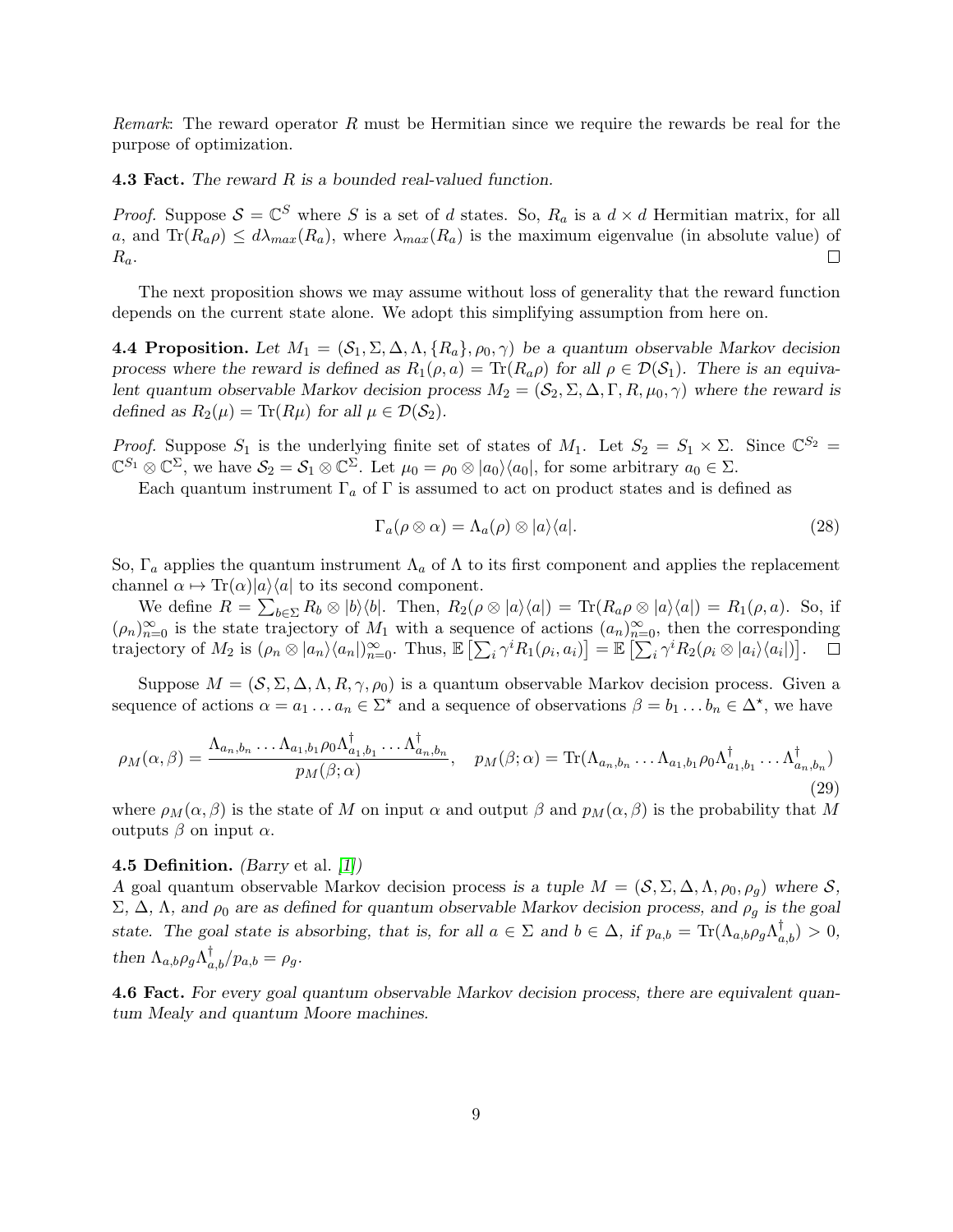Proof. (Sketch) We let the Mealy projector be a projection onto the one-dimensional subspace spanned by the unique goal state of the goal quantum observable Markov decision process. The equivalent quantum Moore machine is obtained from the quantum Mealy machine using Theorem [3.6.](#page-7-1)  $\Box$ 

Similar to Definition [4.5,](#page-8-0) we may also define a *goal partially observable Markov decision process* as  $M = (S, \Sigma, \Delta, \{P_a\}, Q, s_0, s_q)$  where  $s_q$  is an absorbing state for each Markov chain  $P_a, a \in \Sigma$ . Likewise, we can show that  $M$  is equivalent to a Moore machine. Note that the structure of a goal partially observable Markov decision process (used in, for example, Madani et al. [\[7\]](#page-14-5)) is closer to the structure of a Moore machine than to a Mealy machine (see Hopcroft and Ullman [\[6\]](#page-14-7), page 42-43). This is due to the decoupled nature of the set P of Markov chains and the stochastic output function Q in a goal partially observable Markov decision process.

### 5 Complexity

We explore some computational problems related to partially observable and quantum observable Markov decision processes. These include reachability (or planning) and occurrence problems.

REACHABILITY Instance: A Moore machine  $M = (S, \Sigma, \Delta, \{P_a\}, Q, s_0, s_g)$ , where  $s_g \in S$  is an absorbing goal state, and a threshold  $\tau \in [0,1]$ . Question: Is there  $\alpha \in \Sigma^*$  so that  $Acc_M(\alpha) \geq \tau$ ?

The above problem is called the *plan-existence* or *probabilistic planning* problem in [\[7\]](#page-14-5).

<span id="page-9-0"></span>5.1 Theorem. (Madani, Hanks, and Condon [\[7\]](#page-14-5), Theorem 3.7) REACHABILITY is undecidable.

In contrast, the reachability problem with  $\tau = 1$  is decidable (a proof was given in [\[1\]](#page-14-4)).

Quantum Reachability Instance: A quantum Moore machine  $M = (\mathcal{S}, \Sigma, \Delta, \Phi, \Omega, \rho_0, \Pi)$  and a threshold  $\tau \in [0, 1]$ . Question: Is there  $\alpha \in \Sigma^*$  so that  $Acc_M(\alpha) \geq \tau$ ?

<span id="page-9-1"></span>**5.2 Theorem.** QUANTUM REACHABILITY is undecidable.

Proof. This follows from Theorem [5.1](#page-9-0) since a quantum Moore machine can simulate a Moore machine.  $\Box$ 

An alternative proof of Theorem [5.2](#page-9-1) was also given by Wolf *et al.* [\[19\]](#page-15-6).

5.3 Theorem. (Barry, Barry, and Aaronson [\[1\]](#page-14-4)) QUANTUM REACHABILITY with  $\tau = 1$  is undecidable.

Blondel et al. [\[4\]](#page-14-10) proved that the quantum reachability problem where the conditional channel consists of unitary channels with a trivial quantum instrument is decidable if and only if the threshold condition is a strict inequality.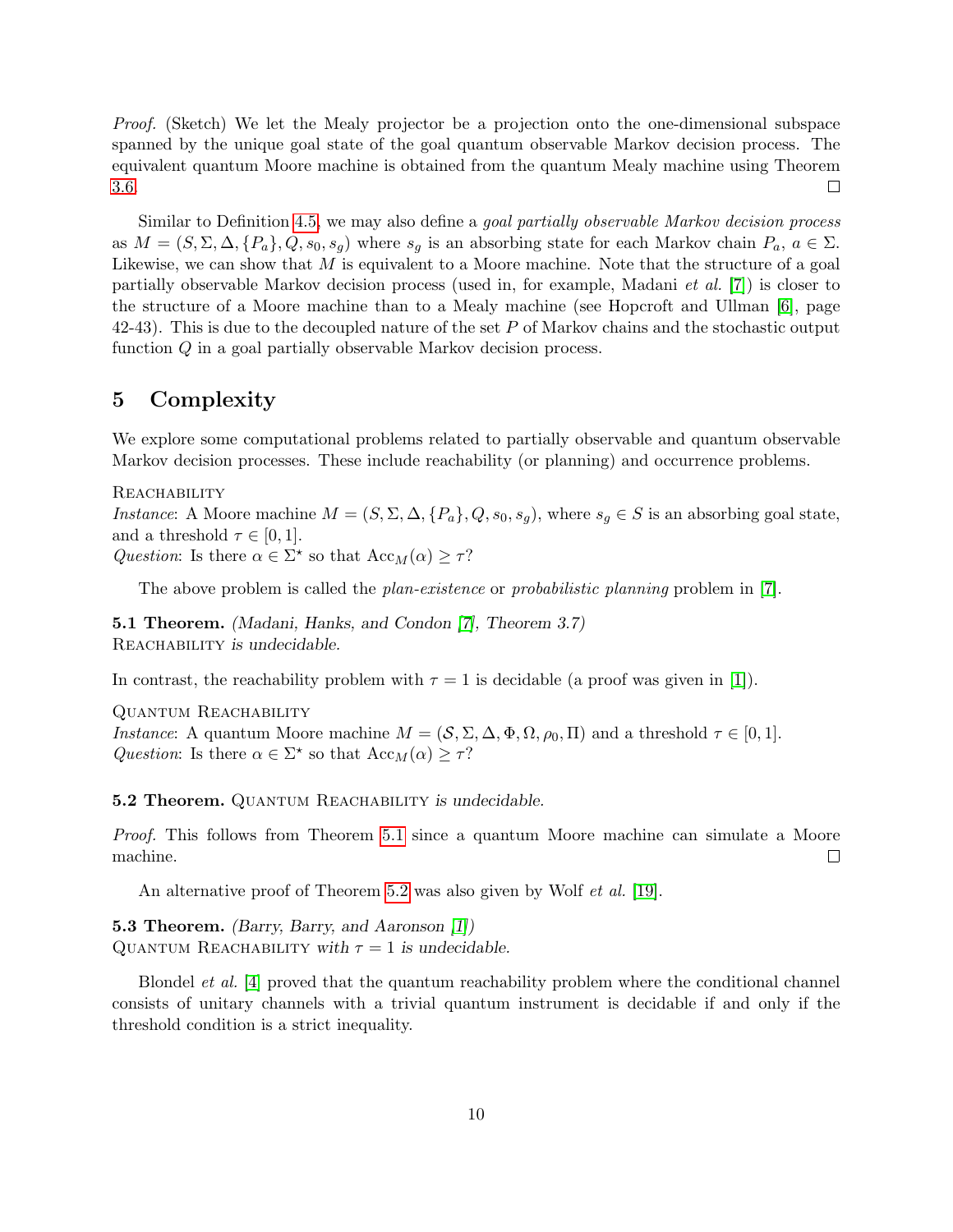In the occurrence problem, the goal is to determine if, in a partially observable Markov decision process, the probability of observing a sequence of output is less or equal to a given threshold. Informally, this asks if the output sequence is a rare anomaly.

Non-Occurrence *Instance*: A Moore machine  $M = (S, \Sigma, \Delta, \{P_a\}, Q, p_0)$  and  $\tau \in [0, 1]$ . Question: Are there are  $\alpha \in \Sigma^*$  and  $\beta \in \Delta^*$  so that  $Acc_M(\alpha, \beta) \leq \tau$ ?

Although the following result is possibly folklore, for completeness, we provide a simple proof.

#### <span id="page-10-0"></span>**5.4 Proposition.** NON-OCCURRENCE is undecidable.

*Proof.* We reduce goal-state reachability to non-occurrence. Let  $M_1 = (S_1, \Sigma, \Delta_1, \{P_a\}, Q_1, p_0, s_q)$ be a Moore machine and  $\tau \in (0,1)$  is a threshold. Recall that  $P_a(j,i)$  is the probability of the transition i to j under action a and  $Q_1(b, i)$  is the probability of output b from state i.

Let  $M_2 = (S_2, \Sigma, \Delta_2, \{\tilde{P}_a\}, Q_2, p_0, s_g)$  be a Moore machine where  $S_2 = S_1 \cup \{\hat{s}\}\$ , where  $\hat{s} \notin S_1$ , and  $\Delta_2 = \Delta_1 \cup {\hat{b}}$ , where  $\hat{b} \notin \Delta_1$ . For each  $a \in \Sigma$ , we let

$$
\tilde{P}_a(j,i) = \begin{cases}\nP_a(j,i) & \text{if } i, j \in S \setminus \{s_g\} \\
1 & \text{if } i \in \{s_g, \hat{s}\} \text{ and } j = \hat{s} \\
0 & \text{otherwise.}\n\end{cases}
$$
\n(30)

Let  $Q_2(b, i) = Q_1(b, i)$  if  $i \in S$  and  $b \in \Delta_1$ , 1 if  $i = \hat{s}$  and  $b = \hat{s}$ , and 0 otherwise. We may set R and  $\gamma$  arbitrarily.

We observe that  $M_1$  reaches its goal state  $s_g$  with probability at least  $\tau$  if and only if  $M_2$  outputs a string without  $\ddot{b}$  with probability at most  $1 - \tau$ .  $\Box$ 

Eisert *et al.* [\[5\]](#page-14-6) showed that the classical NON-OCCURRENCE problem with  $\tau = 0$  is decidable.

Quantum Non-Occurrence

*Instance*: A quantum Moore machine  $M = (S, \Sigma, \Delta, \Phi, \Omega, \rho_0, \Pi)$ , and  $\tau \in [0, 1)$ . Question: Are there are  $\alpha \in \Sigma^*$  and  $\beta \in \Delta^*$  so that  $Acc_M(\alpha, \beta) \leq \tau$ ?

**5.5 Corollary.** QUANTUM NON-OCCURRENCE is undecidable.

 $\Box$ Proof. This follows from the undecidability of the classical problem (Proposition [5.4\)](#page-10-0).

For the special case when  $\tau = 0$ , it is known the classical problem is decidable. But, in the quantum setting, we have the following result.

**5.6 Theorem.** (Eisert, Müller, and Gogolin [\[5\]](#page-14-6)) QUANTUM NON-OCCURRENCE with trivial conditional channel and  $\tau = 0$  is undecidable.

### 6 Policy Existence

In a Markov decision process with finite action space, Blackwell [\[3\]](#page-14-0) proved that there always exists an optimal policy that is deterministic and stationary. We describe Blackwell's theorem along with relevant background.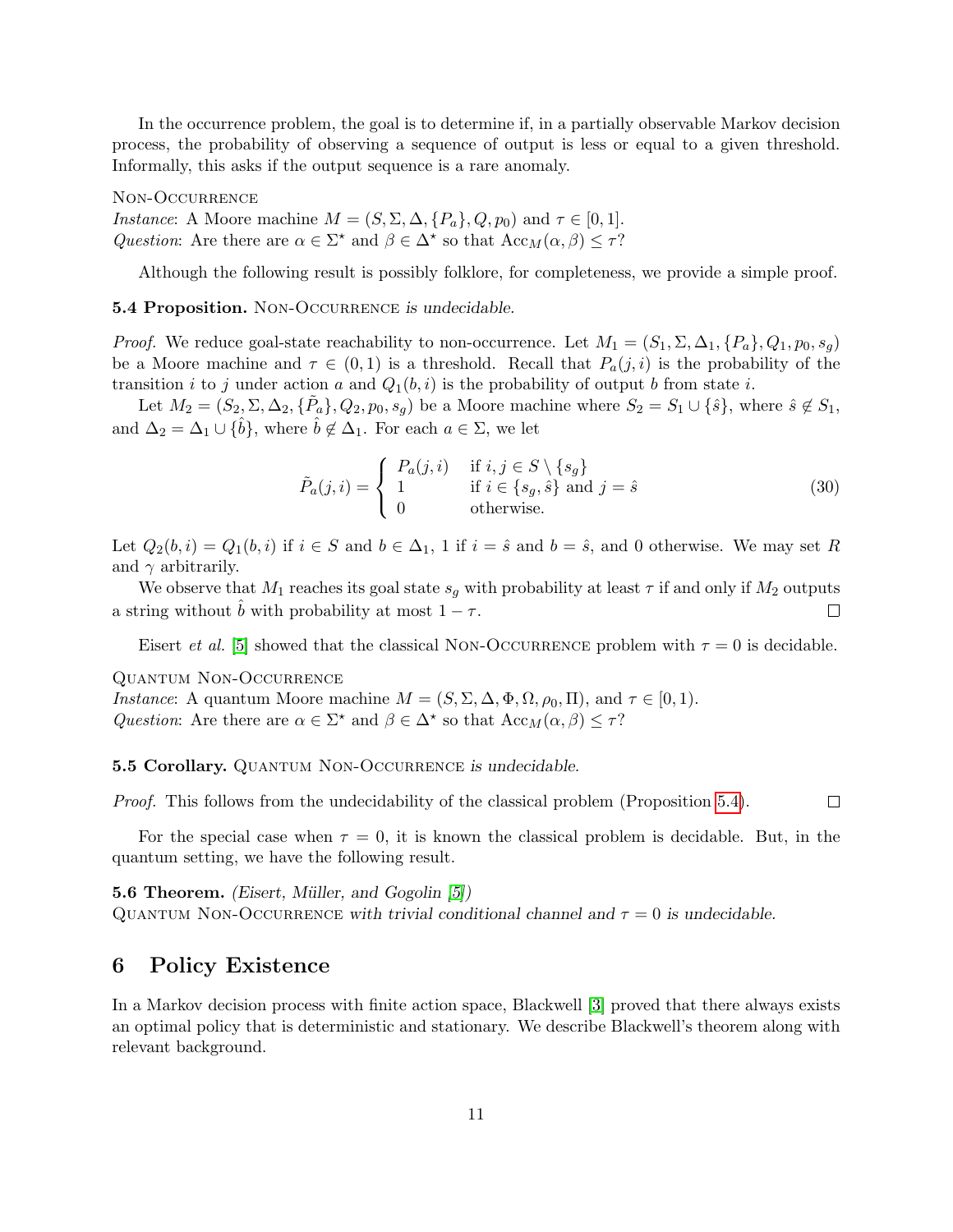**6.1 Definition.** Let X be a topological space. A collection of subsets of X is called a  $\sigma$ -algebra of  $\mathcal X$  if it contains  $\mathcal X$  and it is closed under complementation and countable unions. The smallest  $\sigma$ algebra of X which contains all open subsets of X is called the Borel  $\sigma$ -algebra of X. The elements of this Borel  $\sigma$ -algebra are called the Borel subsets of X. A Borel set is a Borel subset of a complete separable metric space. The set of all bounded real-valued functions over a Borel set  $S$  is denoted  $\mathcal{B}(\mathcal{S})$ .

Let  $M = (\mathcal{S}, A, P, R, p_0, \gamma)$  be a Markov decision process where S is a Borel set, A is a finite set of actions, P is a conditional probability distribution over S given  $S \times A$ ,  $R \in \mathcal{B}(\mathcal{S})$  is a reward function,  $p_0 \in \mathcal{S}$  is the initial state, and  $\gamma \in [0, 1)$  is a discount factor.

For a positive integer n, let  $H_n = (\mathcal{S} \times A)^{n-1} \times \mathcal{S}$  be the history at time n. A policy is a sequence  $\pi = (\pi_n)$  where  $\pi_n$  is a conditional distribution over A given  $H_n$ . A policy  $\pi$  is Markov if each  $\pi_n : \mathcal{S} \to A$  is a deterministic map. A policy  $\pi$  is stationary if for all  $n, \pi_n = f$ , for some map  $f : \mathcal{S} \to A$ . The value of a policy  $\pi$  is given by

$$
V_{\pi}(p_0) = \mathbb{E}\left[\sum_{i=0}^{\infty} \gamma^i R(X_i)\right].
$$
\n(31)

The expectation is taken over a probability space which contains all infinite trajectories (see Ap-pendix [A\)](#page-16-0). Here,  $(X_n)_{n=0}^{\infty}$ ,  $X_n \in S$ , is the sequence of states induced by  $\pi$ . Note  $V_{\pi} \in \mathcal{B}(\mathcal{S})$ . A policy  $\pi^*$  is optimal if  $V_{\pi^*} \geq V_{\pi}$  for all policy  $\pi$ . In this case, we denote the optimal value as  $V^{\star} = V_{\pi^{\star}}.$ 

<span id="page-11-0"></span>6.2 Theorem. (Blackwell [\[3\]](#page-14-0), Theorem 5)

Let  $M = (\mathcal{S}, A, P, R, p_0, \gamma)$  be a Markov decision process (as defined above). Suppose the operator  $\mathfrak{T}: \mathcal{B}(\mathcal{S}) \to \mathcal{B}(\mathcal{S})$  is defined as  $\mathfrak{T}(V) = \sup_{a \in A} T_a(V)$  where

$$
T_a(V)(p) = R(p) + \gamma \mathbb{E}[V(P(p, a))]. \tag{32}
$$

Then,  $\mathfrak T$  is  $\gamma$ -Lipschitz, that is,  $\|\mathfrak T(U) - \mathfrak T(V)\| \leq \gamma \|U - V\|$ , so that (by the Banach fixed-point theorem)  $\mathfrak T$  has a unique fixed point  $V^*$  and  $\|\mathfrak T^n(V_0) - V^*\| \leq \gamma^n \|V_0 - V^*\|$ , for all n and any  $V_0 \in \mathcal{B}(\mathcal{S}).$ 

<span id="page-11-1"></span>6.3 Theorem. (Blackwell [\[3\]](#page-14-0)) Let  $M = (\mathcal{S}, A, \{P_a\}_{a \in A}, R, p_0, \gamma)$  be a Markov decision process (as defined above). Then:

- (i)  $\pi$  is optimal if and only if  $V_{\pi} = \sup_{a} T_a(V_{\pi})$  (see Theorem 6(f)).
- (ii) There is an optimal stationary policy for  $M$  (see Theorem 7(b)).

Theorems [6.2](#page-11-0) and [6.3](#page-11-1) show that  $\pi^*$  is optimal if its value function  $V^* = V_{\pi^*}$  is a fixed point of  $\mathfrak{T}$ , that is,  $V^* = \mathfrak{T}(V^*)$ .

In what follows, we apply Blackwell's theorems to a quantum observable Markov decision process. Given that a quantum observable Markov decision process is a Markov decision process over the set of density matrices, it suffices to show that the latter forms a Borel space.

<span id="page-11-2"></span>**6.4 Proposition.** Let S be a complex Euclidean space over a finite set S. Then, the set  $\mathcal{D}(\mathcal{S})$  of all density matrices over  $S$  is a Borel set.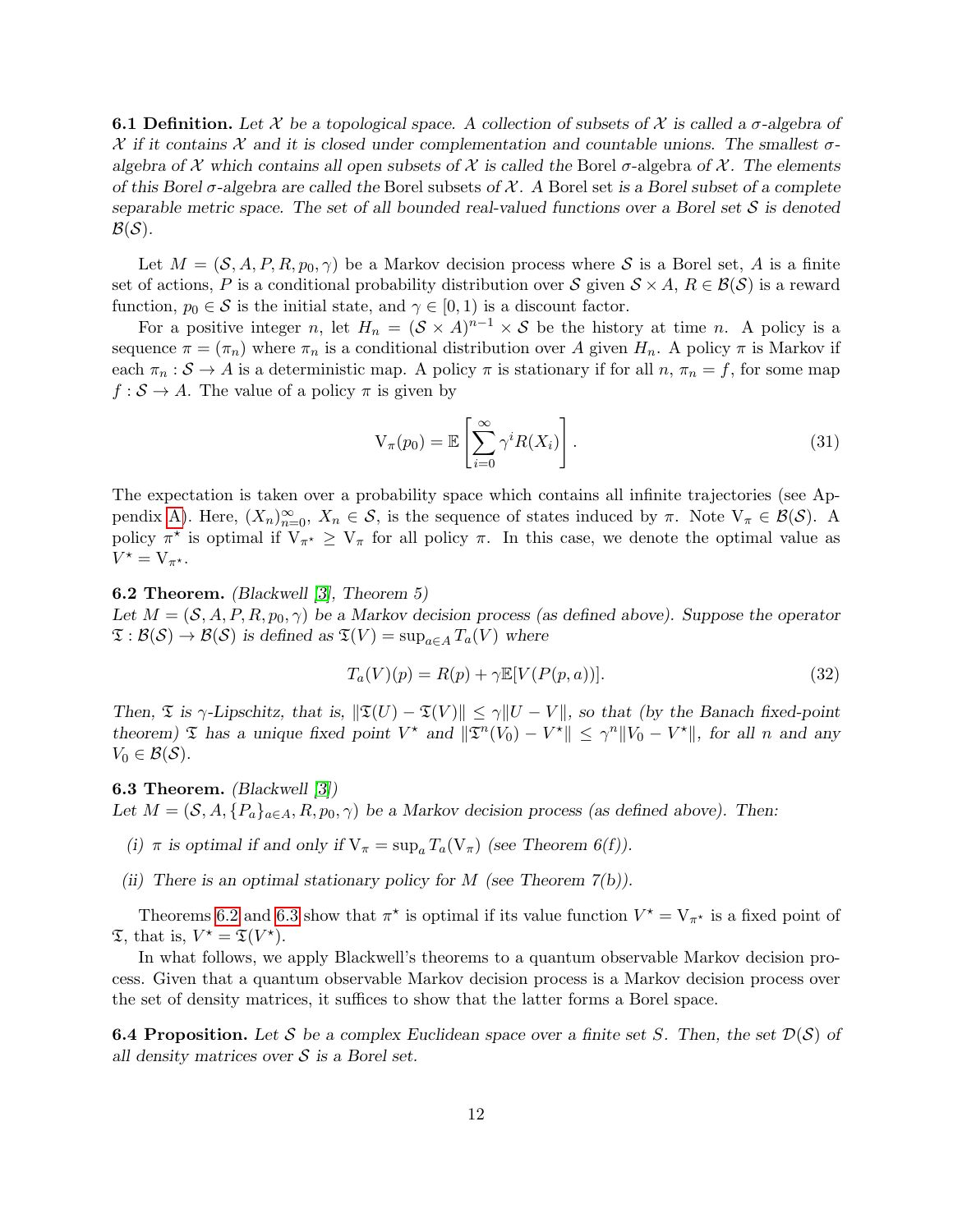*Proof.* Let  $d = |S|$ . Then, each element of  $\mathcal{D}(\mathcal{S})$  is a unit trace, positive semidefinite matrix from  $M_d(\mathbb{C})$ . The latter is a complete separable metric space (with a norm induced by the inner product  $\langle A, B \rangle = \text{Tr}(A^{\dagger}B)$ . To show  $\mathcal{D}(\mathcal{S})$  is Borel, it suffices to show it is closed. Let  $(\rho_n)_{n=0}^{\infty}$  be a convergent sequence in  $\mathcal{D}(\mathcal{S})$  where  $\rho_n \to \eta$  as  $n \to \infty$ . We need to show  $\eta \in \mathcal{D}(\mathcal{S})$ . Since trace is linear, it is continuous; thus,  $\text{Tr}(\lim \rho_n) = \lim \text{Tr}(\rho_n) = 1$ . To show  $\eta \succeq 0$ , consider the map  $f(A) = \text{Tr}(Ax_0x_0^T)$  for some fixed but arbitrary  $x_0 \in \mathbb{C}^d$ . Since f is linear, it is continuous. Thus,  $f(\lim \rho_n) = \lim f(\rho_n)$ . This shows that  $f(\eta) = x_0^T \eta x_0 \ge 0$ . Since  $x_0$  is arbitrary, this shows  $\eta \succeq 0$ . Thus,  $\eta \in \mathcal{D}(\mathcal{S})$ .  $\Box$ 

**6.5 Theorem.** Let  $M = (\mathcal{S}, \Sigma, \Delta, \Lambda, R, \rho_0, \gamma)$  be a quantum observable Markov decision process. Then, there is an optimal stationary policy for M.

*Proof.* Note this follows from Theorem [6.3](#page-11-1) since S is a Borel set (by Proposition [6.4\)](#page-11-2),  $\Sigma$  is finite,  $\Lambda$ induces a conditional probability distribution over  $S$  given  $S \times \Sigma$ , and R is a bounded real-valued function.  $\Box$ 

Under certain assumptions, the optimal value function has a compact representation as a piecewise linear and convex function over the probability simplex. This was originally observed by Sondik [\[12\]](#page-14-1). In the next theorem, we generalize this observation to the quantum setting.

<span id="page-12-0"></span>**6.6 Theorem.** Let  $M = (\mathcal{S}, \Sigma, \Delta, \Phi, \Omega, R, \rho_0, \gamma)$  be a quantum observable Markov decision process. Suppose  $\mathfrak{T} : \mathcal{B}(\mathcal{S}) \to \mathcal{B}(\mathcal{S})$  is an operator given by

$$
\mathfrak{T}(V)(\rho) = \sup_{a} \{ R(\rho) + \gamma \mathbb{E}[V(\Phi_a(\rho))] \}.
$$
 (33)

For any  $V_0 \in \mathcal{B}(\mathcal{S})$  and for any nonnegative integer n,  $V_n = \mathfrak{T}^n(V_0)$  is a piecewise linear and convex function.

*Proof.* Assume that the Kraus decomposition  $\Phi_a(\rho) = \sum_i K_{ai} \rho K_{ai}^{\dagger}$ , for each quantum channel  $\Phi_a$ ,  $a \in \Sigma$ . Also, assume that  $\Omega_b(\rho) = L_b \rho L_b^{\dagger}$ , for each operator of the quantum instrument  $\Omega$ . Suppose the reward function is given by  $R(\rho) = \text{Tr}(R\rho) = \langle R, \rho \rangle$  for some observable R. For brevity, we have identified the reward operator R with its observable. Note R is bounded since the underlying set of states is finite. Then, we have

$$
\mathfrak{T}(V)(\rho) = \sup_{a} \left\{ \langle R, \rho \rangle + \gamma \sum_{b} p_b V \left( \frac{\Omega_b \circ \Phi_a(\rho)}{p_b} \right) \right\}.
$$
 (34)

Assume inductively that V is piecewise linear and convex. This yields

$$
\mathfrak{T}(V)(\rho) = \sup_{a} \left\{ \langle R, \rho \rangle + \gamma \sum_{b} p_b \sup_{c} \langle R_c, \frac{\Omega_b \circ \Phi_a(\rho)}{p_b} \rangle \right\},\tag{35}
$$

for some set of operators  $\{R_c\}$ . Now, using the Kraus forms of  $\Phi_a$  and  $\Omega_b$ , we get

$$
\mathfrak{T}(V)(\rho) = \sup_{a} \left\{ \langle R, \rho \rangle + \gamma \sum_{b} \sup_{c} \langle \tilde{R}_{abc}, \rho \rangle \right\},\tag{36}
$$

where  $\tilde{R}_{abc} = \sum_i K_{ai}^{\dagger} L_b^{\dagger} R_c L_b K_{ai}$ . This shows that  $\mathfrak{T}(V)(\rho) = \sup_d \langle \tilde{R}_d, \rho \rangle$ , for some collection of operators  $\{\tilde{R}_d\}$ . Thus, if  $\mathfrak T$  is applied a finite number of times, the resulting V is piecewise linear (due to inner product) and convex (due to supremum).  $\Box$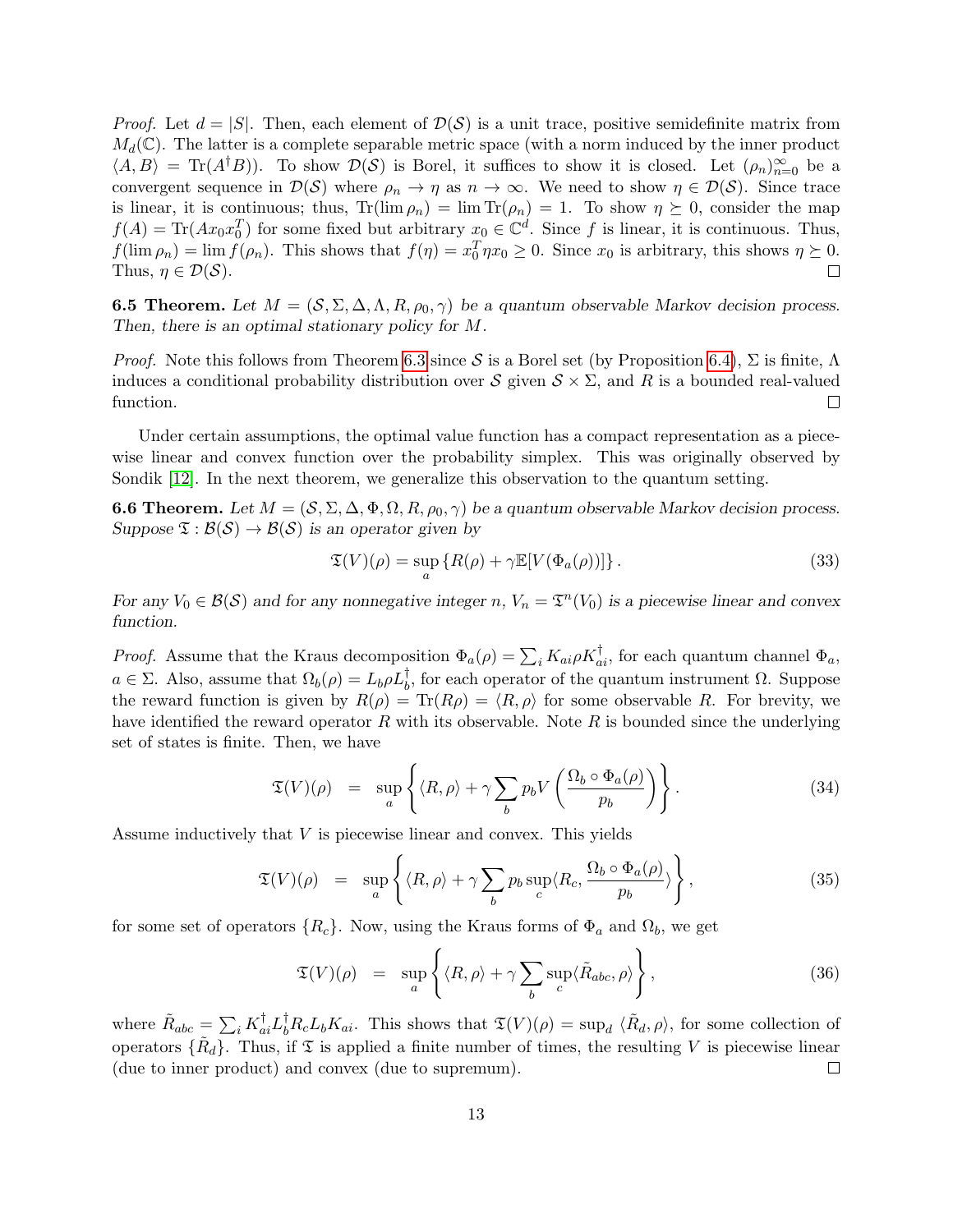Quantum Policy-Existence

*Instance*: A quantum observable Markov decision process M and  $\tau \in \mathbb{R}$ . Question: Is there a policy  $\pi$  for M so that  $V_{\pi} \geq \tau$ ?

6.7 Theorem. QUANTUM POLICY-EXISTENCE is undecidable.

*Proof.* This holds since the corresponding classical problem is undecidable (see Madani *et al.* [\[7\]](#page-14-5), Theorem 4.4).  $\Box$ 

Quantum Approximate Optimal Policy

*Instance*: A quantum observable Markov decision process M and  $\epsilon \in (0,1)$ . Question: Is there a policy  $\pi$  for M so that  $V_{\pi} \geq V^* - \epsilon$ , where  $V^*$  is the optimal value?

<span id="page-13-0"></span>6.8 Theorem. Quantum Approximate Optimal Policy is decidable.

*Proof.* (Sketch) We apply the standard analytic argument using Theorem [6.2.](#page-11-0) Choose an initial  $V_0$ and repeat  $V_{n+1} = \mathfrak{T}(V_n)$ , for  $n = 0, 1, \ldots$ , until  $||V_{n+1} - V_n|| \leq (1 - \gamma)\epsilon/\gamma$ . If this halts, we have

$$
||V^* - V_{n+1}|| \le ||V^* - \mathfrak{T}(V_{n+1})|| + ||\mathfrak{T}(V_{n+1}) - V_{n+1}|| \tag{37}
$$

$$
= \| \mathfrak{T}(V^*) - \mathfrak{T}(V_{n+1}) \| + \| \mathfrak{T}(V_{n+1}) - \mathfrak{T}(V_n) \| \tag{38}
$$

$$
\leq \quad \gamma \| V^* - V_{n+1} \| + \gamma \| V_{n+1} - V_n \|, \tag{39}
$$

which shows  $||V_{n+1} - V^*|| \leq \epsilon$ . The iteration halts since  $\mathfrak T$  is a contraction with modulus  $\gamma$ :

$$
||V_{n+1} - V_n|| = ||\mathfrak{T}(V_n) - \mathfrak{T}(V_{n-1})|| \le \gamma ||V_n - V_{n-1}||,
$$
\n(40)

which shows  $||V_{n+1} - V_n|| \leq \gamma^n ||\mathfrak{T}(V_0) - V_0||$ . So, for  $n = O(\ln \frac{1}{\epsilon})$  we have  $||V_{n+1} - V^*|| \leq \epsilon$ . Finally, we can check  $||V_{n+1} - V_n||$  since the value function is a compact piecewise-linear and convex map (by Theorem [6.6\)](#page-12-0).  $\Box$ 

# 7 Concluding remarks

We may exploit the decoupled structure of our quantum Moore machine to introduce two classical channels (see Figure [3\)](#page-14-11). The classical output channel transmits the output of the quantum instrument to the policy algorithm (or agent). The classical input channel transmits the action chosen by the policy to the quantum conditional channel.

In this work, we assumed that these two channels are noiseless. In a more realistic case, one or both of these channels might be noisy. If the noise characteristics are known, these can be built into the quantum Markov process. We leave the unknown noise case for future work.

# Acknowledgments

This material is based on research sponsored by Air Force Research Laboratory under agreement number FA8750-18-1-0104. The U.S. Government is authorized to reproduce and distribute reprints for Government purposes notwithstanding any copyright thereon. The views and conclusions contained herein are those of the authors and should not be interpreted as necessarily representing the official policies or endorsements, either expressed or implied, of Air Force Research Laboratory or the U.S. Government.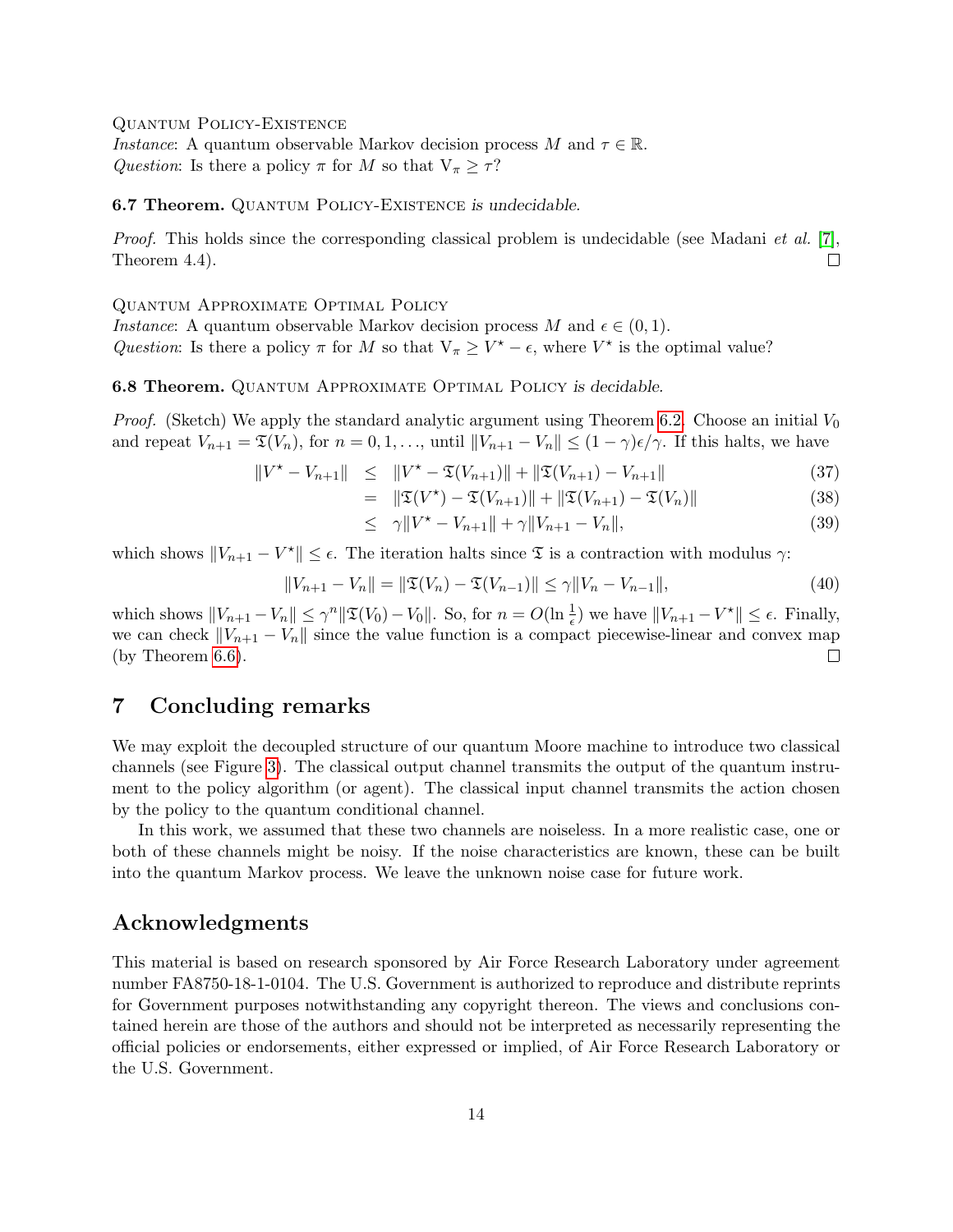

<span id="page-14-11"></span>Figure 3: One step in the life-cycle of a quantum Moore machine:  $\Phi$  is a conditional channel,  $\Omega$  is a quantum instrument,  $a \in A$  is an input action,  $b \in B$  is an output signal,  $\pi$  is the policy, and  $C_i, C_o$  are classical (possibly noisy) input and output channels.

### References

- <span id="page-14-4"></span>[1] J. Barry, D. Barry, S. Aaronson. "Quantum partially observable Markov decision processes." Physical Review A 90:032311, 2014.
- <span id="page-14-2"></span>[2] D. Bertsekas, S. Shreve. Stochastic Optimal Control: The Discrete-Time Case. Academic Press, 1978.
- <span id="page-14-0"></span>[3] D. Blackwell. "Discounted Dynamic Programming." Annals of Mathematical Statistics 36:226-235, 1965.
- <span id="page-14-10"></span>[4] V. BLONDEL, E. JEANDEL, P. KOIRAN, N. PORTIER. "Decidable and Undecidable Problems about Quantum Automata." SIAM J. Computing, 34(6):1464-1473, 2005.
- <span id="page-14-6"></span>[5] J. EISERT, M. MÜLLER, C. GOGOLIN. "Quantum measurement occurrence is undecidable." Physical Review Letters 108:260501, 2012.
- <span id="page-14-7"></span>[6] J. HOPCROFT, J. ULLMAN. Introduction to Automata Theory, Languages, and Computation. Addison-Wesley, 1979.
- <span id="page-14-5"></span>[7] O. MADANI, S. HANKS, A. CONDON. "On the undecidability of probabilistic planning and related stochastic optimization problems." Artificial Intelligence 147:5-34, 2003.
- <span id="page-14-8"></span>[8] A. Monras, A. Beige, K. Wiesner. "Hidden Quantum Markov Models and Non-Adaptive Read-Out of Many-Body States." Appl. Math. Comp. Sciences 3:93, 2011.
- <span id="page-14-9"></span>[9] M. Nielsen, I. Chuang. Quantum Information and Quantum Computation. Cambridge University Press, 2000.
- <span id="page-14-3"></span>[10] S. Russell, P. Norvig. Artificial Intelligence: A Modern Approach, 3rd edition. Prentice Hall, 2010.
- <span id="page-14-12"></span>[11] A. SHIRYAEV. *Probability*, second edition. Springer, 1996.
- <span id="page-14-1"></span>[12] E.J. SONDIK. "The Optimal Control of Partially Observable Markov Processes over the Infinite Horizon: Discounted Costs." Operations Research 26(2): 282-304, 1978.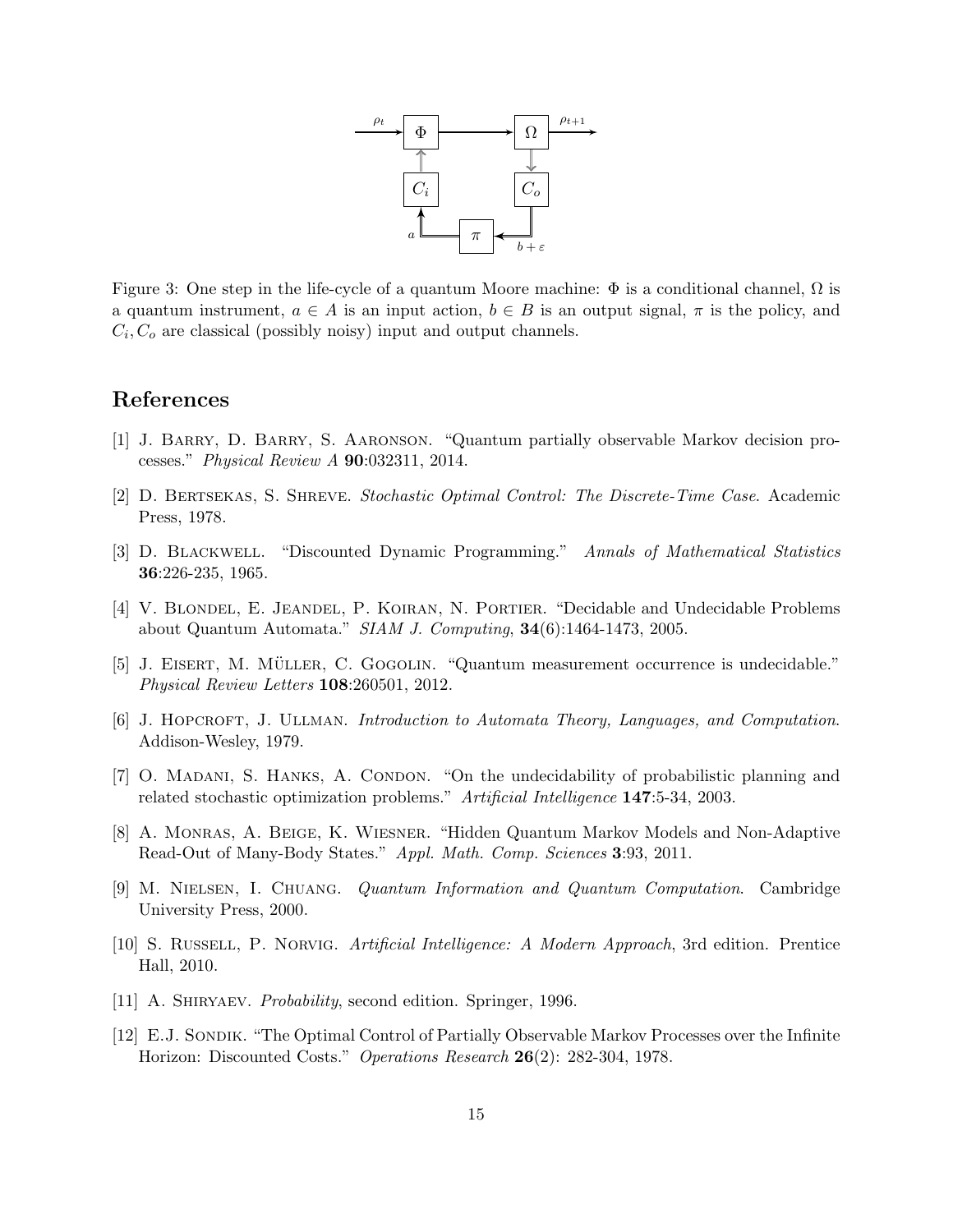- <span id="page-15-1"></span>[13] M. Szegedy. "Quantum Speed-Up of Markov Chain Based Algorithms." Proc. 45th Symposium on Foundations of Computer Science, 32-41, 2004.
- <span id="page-15-0"></span>[14] R. SUTTON, A. BARTO. *Reinforcement Learning: An Introduction*, second edition. The MIT Press, 2018.
- <span id="page-15-2"></span>[15] K. TEMME, M. KASTORYANO, M.B. RUSKAI, M. WOLF, F. VERSTRAETE. 2 divergence and mixing times of quantum Markov processes." Journal of the Mathematical Physics 51, 122201, 2010.
- <span id="page-15-5"></span>[16] K. Wiesner, J. Crutchfield. "Computation in finitary stochastic and quantum processes." Physica D, 237:1173-1195, 2008.
- <span id="page-15-3"></span>[17] J. Watrous. The Theory of Quantum Information. Cambridge University Press, 2018.
- <span id="page-15-4"></span>[18] M. WILDE. *Quantum Information Theory*, second edition. Cambridge University Press, 2017.
- <span id="page-15-6"></span>[19] M. WOLF, T. CUBITT, D. PEREZ-GARCIA. "Are problems in quantum information theory (un)decidable?" [arXiv:1111.5425](http://arxiv.org/abs/1111.5425) [quant-ph].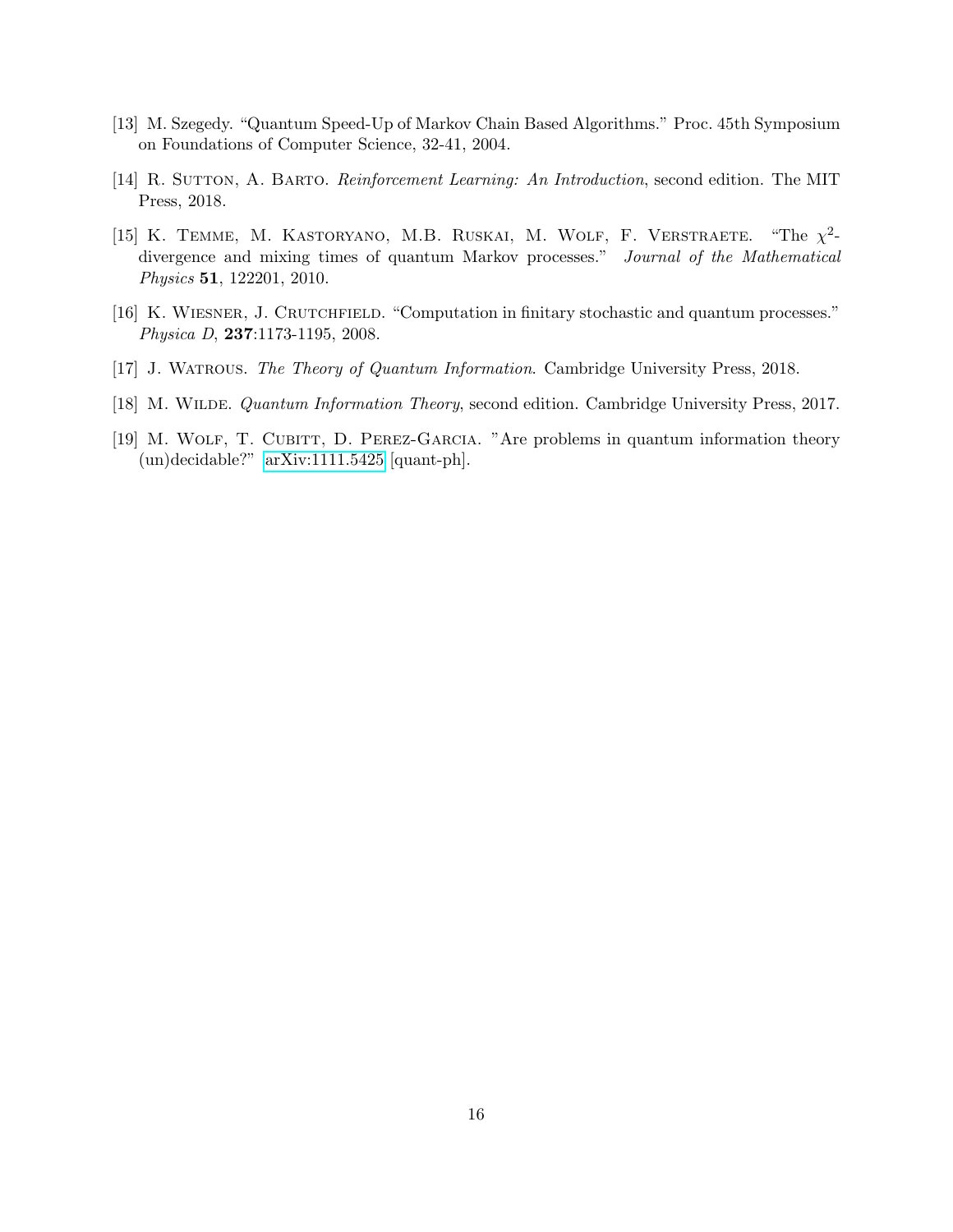# <span id="page-16-0"></span>A Infinite product spaces

Let S be a finite set of states and let  $S$  be a complex Euclidean space corresponding to S. Suppose we have a quantum observable Markov decision process  $M = (S, \Sigma, \Delta, \{\Lambda_a\}_{a \in \Sigma}, R, \rho_0, \gamma)$ . Here, we view M equivalently as a Markov decision process  $M = (\mathcal{D}(\mathcal{S}), \Sigma, {\{\Lambda_a\}_{a \in \Sigma}, R, \rho_0, \gamma})$  whose state space is the set of density matrices  $\mathcal{D}(\mathcal{S})$ , where each  $\Lambda_a$  is a conditional probability distribution  $P(\mathcal{D}(\mathcal{S})|\mathcal{D}(\mathcal{S}) \times \Sigma)$  with support of size at most  $|\Delta|$ .

Let  $\pi = (\pi_n)$  be a policy for M. Given M and  $\pi$ , consider an infinite sequence  $(\rho_n)_{n=0}^{\infty}$  where for each *n* the random variable  $\rho_n \in \mathcal{D}(\mathcal{S})$  is distributed according to  $\Lambda_a(\cdot|\rho_{n-1}), a = \pi_n(\rho_{n-1}).$  This infinite sequence of random variables belongs to the probability space of all infinite trajectories. The latter exists due to the following theorem of Ionescu Tulcea.

#### <span id="page-16-2"></span>A.1 Theorem. (Ionescu Tulcea extension theorem (see [\[11\]](#page-14-12), page 249))

Let  $(\Omega_n, \mathcal{F}_n)_{n=1}^{\infty}$  be arbitrary measurable spaces and let  $(\Omega, \mathcal{F})$  be their direct product, where  $\Omega = \prod_n \Omega_n$  and F is the smallest  $\sigma$ -algebra containing all the cylinder sets<sup>[2](#page-16-1)</sup>. Suppose that a probability measure  $P_1$  is given on  $(\Omega_1, \mathcal{F}_1)$  and that for every set  $(\omega_1, \ldots, \omega_n) \in \Omega_1 \times \ldots \times \Omega_n$ , for  $n \geq 1$ , probability measures  $P(\cdot|\omega_1,\ldots,\omega_n)$  are given on  $(\Omega_{n+1},\mathcal{F}_{n+1})$ . Suppose that for every  $B \in \mathcal{F}_{n+1}$ , the functions  $P(B|\omega_1,\ldots,\omega_n)$  are Borel functions on  $(\omega_1,\ldots,\omega_n)$  and let

$$
P_n(A_1 \times \ldots \times A_n) = \int_{A_1} P_1(\omega_1) \int_{A_2} P(d\omega_2 | \omega_1) \ldots \int_{A_n} P(d\omega_n | \omega_1, \ldots, \omega_{n-1}), \quad \text{for } A_i \in \mathcal{F}_i, n \ge 1.
$$
\n(41)

Then, there is a unique probability measure P on  $(\Omega, \mathcal{F})$  so that

$$
P(\{\omega : \omega_1 \in A_1, \dots, \omega_n \in A_n\}) = P_n(A_1 \times \dots \times A_n), \quad \text{for every } n \ge 1 \tag{42}
$$

and there is a random sequence  $X = (X_1(\omega), X_2(\omega), ...)$  so that

$$
P(\{\omega : X_1(\omega_1) \in A_1, \dots, X_n(\omega) \in A_n\}) = P_n(A_1 \times \dots \times A_n), \quad \text{where } A_i \in \mathcal{F}_i. \tag{43}
$$

Let  $(\Omega, \mathcal{F}, P)$  be the unique probability space for the set of all infinite trajectories induced by the quantum Markov process (which exists due to Theorem [A.1\)](#page-16-2). The value function of policy  $\pi$  is given by

<span id="page-16-3"></span>
$$
V_{\pi}(\rho_0) := \mathbb{E}\left[\sum_{i=0}^{\infty} \gamma^i R(\rho_i)\right]
$$
\n(44)

where the expectation is taken with respect to the probability measure P.

The next theorem of Lebesgue allows us to interchange the order of the expectation with the limiting process in [\(44\)](#page-16-3).

<span id="page-16-4"></span>A.2 Theorem. (Lebesgue dominated convergence theorem (see [\[11\]](#page-14-12), page 187)) Let  $\eta$ ,  $Z$ ,  $Z_1, Z_2, \ldots$  be random variables such that  $|Z_n| < \eta$ ,  $\mathbb{E}[\eta] < \infty$  and  $Z_n \to Z$  (almost surely). Then,  $\mathbb{E}[|Z|] < \infty$ ,  $\mathbb{E}[Z_n] \to \mathbb{E}[Z]$  and  $\mathbb{E}[|Z_n - Z|] \to 0$ , as  $n \to \infty$ .

By Theorem [A.2,](#page-16-4) we have that

$$
\mathbb{E}\left[\lim_{n\to\infty}\sum_{i=0}^{n}\gamma^{i}R(\rho_{i})\right]=\lim_{n\to\infty}\mathbb{E}\left[\sum_{i=0}^{n}\gamma^{i}R(\rho_{i})\right].
$$
\n(45)

<span id="page-16-1"></span><sup>&</sup>lt;sup>2</sup>These are sets that are trivial in all but a finitely many positions:  $F_{n_1,...,n_k}(B_1,...,B_k) = \{ \omega \in \Omega : \omega_{n_j} \in B_j, j = 1, 2, \ldots, j \in \Omega \}$  $1, \ldots, k$ , where  $B_1 \in \mathcal{F}_1, \ldots, B_k \in \mathcal{F}_k$ .